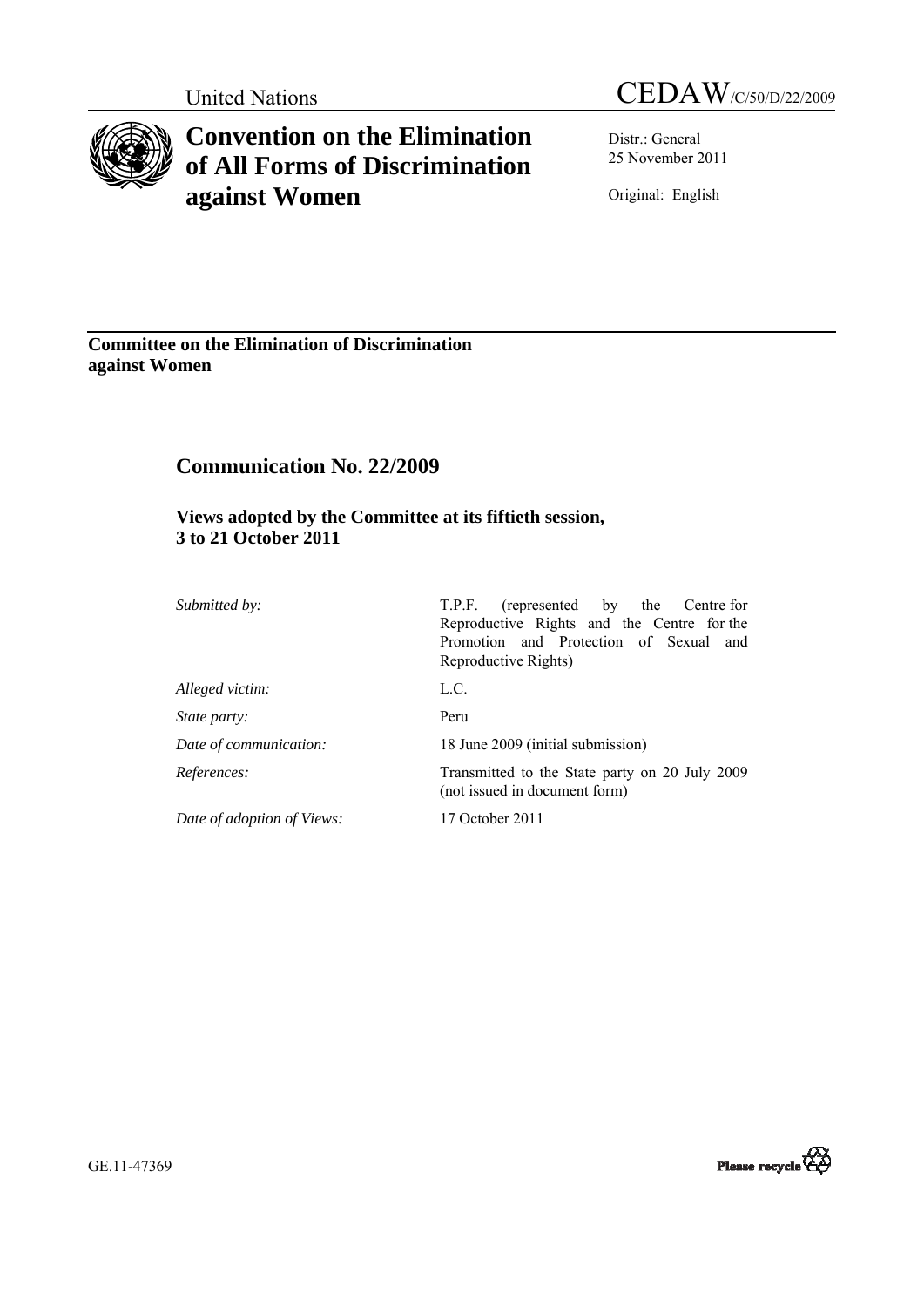# <span id="page-1-0"></span>**Annex**

# **Views of the Committee on the Elimination of Discrimination against Women under article 7, paragraph 3, of the Optional Protocol to the Convention on the Elimination of All Forms of Discrimination against Women (fiftieth session)**

concerning

# **Communication No. 22/2009[\\*](#page-1-0)**

| Submitted by:          | T.P.F. (represented by the Centre for Reproductive<br>Rights and the Centre for the Promotion and Protection<br>of Sexual and Reproductive Rights) |
|------------------------|----------------------------------------------------------------------------------------------------------------------------------------------------|
| Alleged victim:        | L.C.                                                                                                                                               |
| <i>State party:</i>    | Peru                                                                                                                                               |
| Date of communication: | 18 June 2009 (initial submission)                                                                                                                  |
| References:            | Transmitted to the State party on 20 July 2009 (not<br>issued in document form)                                                                    |

*The Committee on the Elimination of Discrimination against Women*, established under article 17 of the Convention on the Elimination of All Forms of Discrimination against Women,

*Meeting* on 17 October 2011,

*Adopts* the following:

# **Views under article 7, paragraph 3, of the Optional Protocol**

1. The author of the communication, dated 18 June 2009, is T.P.F. She is submitting the communication on behalf of her daughter, L.C., a Peruvian citizen born 2 April 1993. The author claims that her daughter has been a victim of violation by Peru of articles 1, 2 (c) and (f), 3, 5, 12 and 16 (e) of the Convention on the Elimination of All Forms of Discrimination against Women. The author and her daughter are represented by the Centre for Reproductive Rights and the Centre for the Promotion and Protection of Sexual and Reproductive Rights.[1](#page-1-0)

The following members of the Committee participated in the adoption of the present communication: Ms. Ayse Feride Acar, Ms. Magalys Arocha Domínguez, Ms. Violet Tsisiga Awori, Ms. Barbara Evelyn Bailey, Ms. Olinda Bareiro Bobadilla, Ms. Meriem Belmihoub Zerdani, Mr. Niklas Bruun, Ms. Naela Mohamed Gabr, Ms. Ruth Halperin-Kaddari, Ms. Yoko Hayashi, Ms. Ismat Jahan, Ms. Soledad Murillo de la Vega, Ms. Violeta Neubauer, Ms. Silvia Pimentel, Ms. Maria Helena Lopes de Jesus Pires, Ms. Victoria Popescu, Ms. Zohra Rasekh, Ms. Patricia Schulz, Ms. Dubravka Šimonović and Ms. Zou Xiaoqiao.

The Committee received an amicus brief from the International Commission of Jurists on the access to an effective remedy, as well as comments from the Health Equity and Law Clinic of the Faculty of Law, University of Toronto, on the concept of multiple discrimination.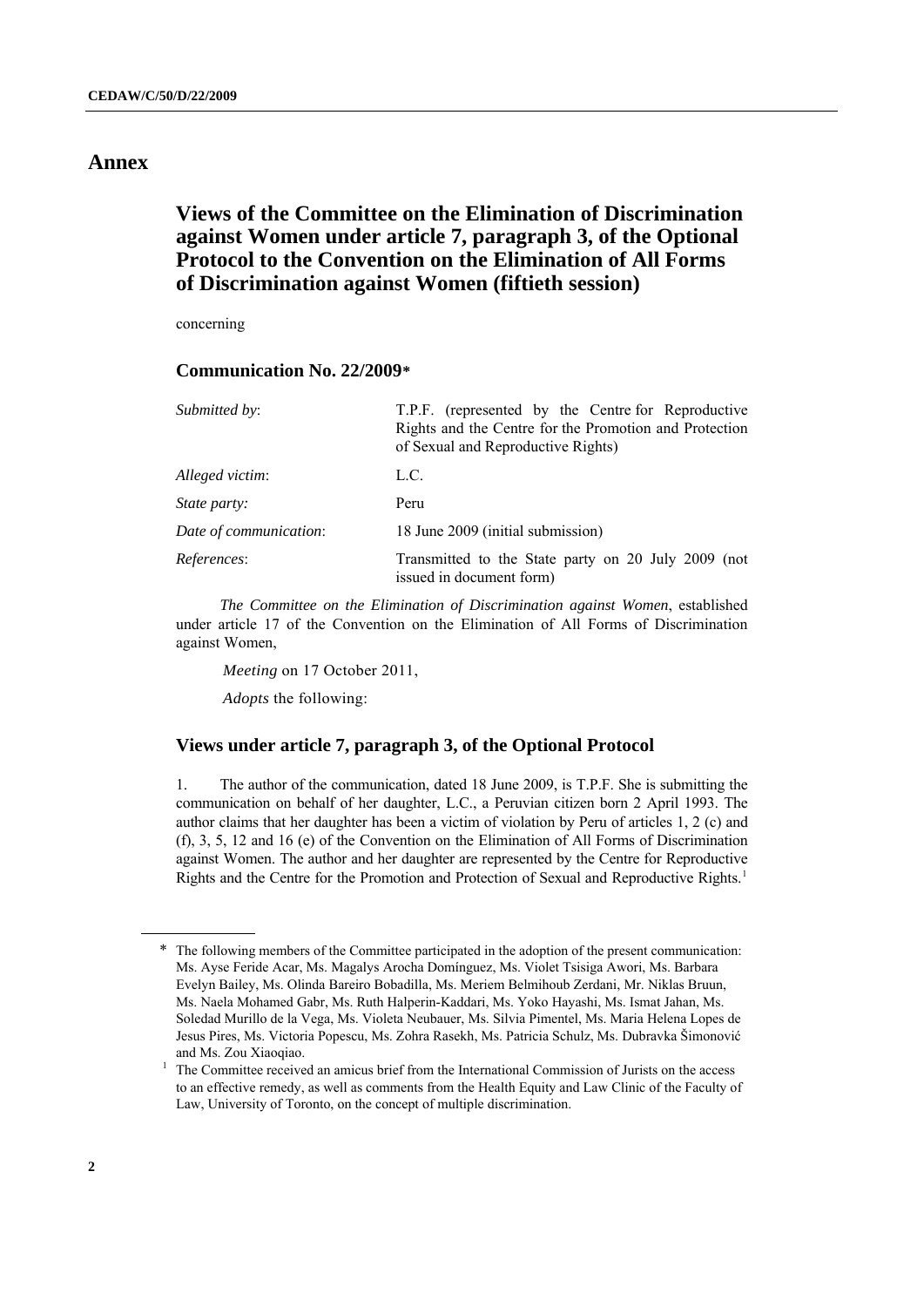<span id="page-2-0"></span>The Convention entered into force in Peru on 13 October 1982 and the Optional Protocol on 10 July 2001.

### **The facts as presented by the author**

2.1 L.C. lives in Ventanilla District, Callao Province. When she was 11 years old, she began to be sexually abused by J.C.R., a man about 34 years old. As a result, she became pregnant at the age of 13 and, in a state of depression, attempted suicide on 31 March 2007 by jumping from a building. She was taken to Daniel Alcides Carrión public hospital, where she was diagnosed with "vertebromedullar cervical trauma, cervical luxation and complete medullar section", with "a risk of permanent disability" and "risk of deterioration of cutaneous integrity resulting from physical immobility".

2.2 The damage to the spinal column, in addition to other medical problems, caused paraplegia of the lower and upper limbs requiring emergency surgery. The head of the Neurosurgery Department recommended surgery in order to prevent the injuries she suffered from worsening and leaving her disabled. As a result, the intervention was scheduled for 12 April 2007.

2.3 On 4 April the hospital performed a psychological evaluation of L.C., in the course of which she revealed that the sexual abuse she had suffered and her fear of being pregnant were the causes of her suicide attempt. The following day a gynaecological examination was performed, confirming the pregnancy. The daily status reports on the health of L.C. from 2 to 12 April 2007 recorded the risk both of developing infections and of failing to avoid deterioration of her skin owing to the condition of total paralysis and deterioration of her physical mobility.

2.4 On the scheduled day of the surgery, the author was informed that it had been postponed and that the doctor wished to meet with her the following day, 13 April 2007. At that meeting, the author was informed that the surgery had been postponed because of L.C.'s pregnancy. The author also notes that L.C. was diagnosed with moderate anxietydepression syndrome, for which she was given no treatment as it was contraindicated during pregnancy.

2.5 On 18 April 2007, the author, after consulting with her daughter, requested the hospital officials to carry out a legal termination of the pregnancy in accordance with article 119 of the Penal Code.<sup>[2](#page-2-0)</sup> In her request the author referred to the conversation she had on 13 April 2007 with the Head of the Neurosurgical Department in which he informed her that he could not operate on L.C. due to her pregnancy. She alleged that the pregnancy seriously and permanently endangered the life, physical and psychological health and personal integrity of L.C. and that the spinal surgery could not be performed if the pregnancy continued.<sup>[3](#page-2-0)</sup>

2.6 Given the excessive delay by the hospital authorities in responding to the request, the author sought the assistance of the non-governmental organization Centro de Promoción y Defensa de los Derechos Sexuales y Reproductivos (PROMOSEX, Centre for the Promotion and Protection of Sexual and Reproductive Rights) which, on 15 May 2007, brought the case to the attention of the office of the Deputy Defender for Women's Rights in the Public Defender's Office. On 30 May 2007, 42 days after having submitted the

<sup>&</sup>lt;sup>2</sup> This provision states that "abortion shall not be punishable if performed by a doctor with the consent of the pregnant woman or her legal representative, if any, when it is the only way to save the life of the mother or to avoid serious and permanent harm to her health".

 $A$  copy of the request is contained in the file.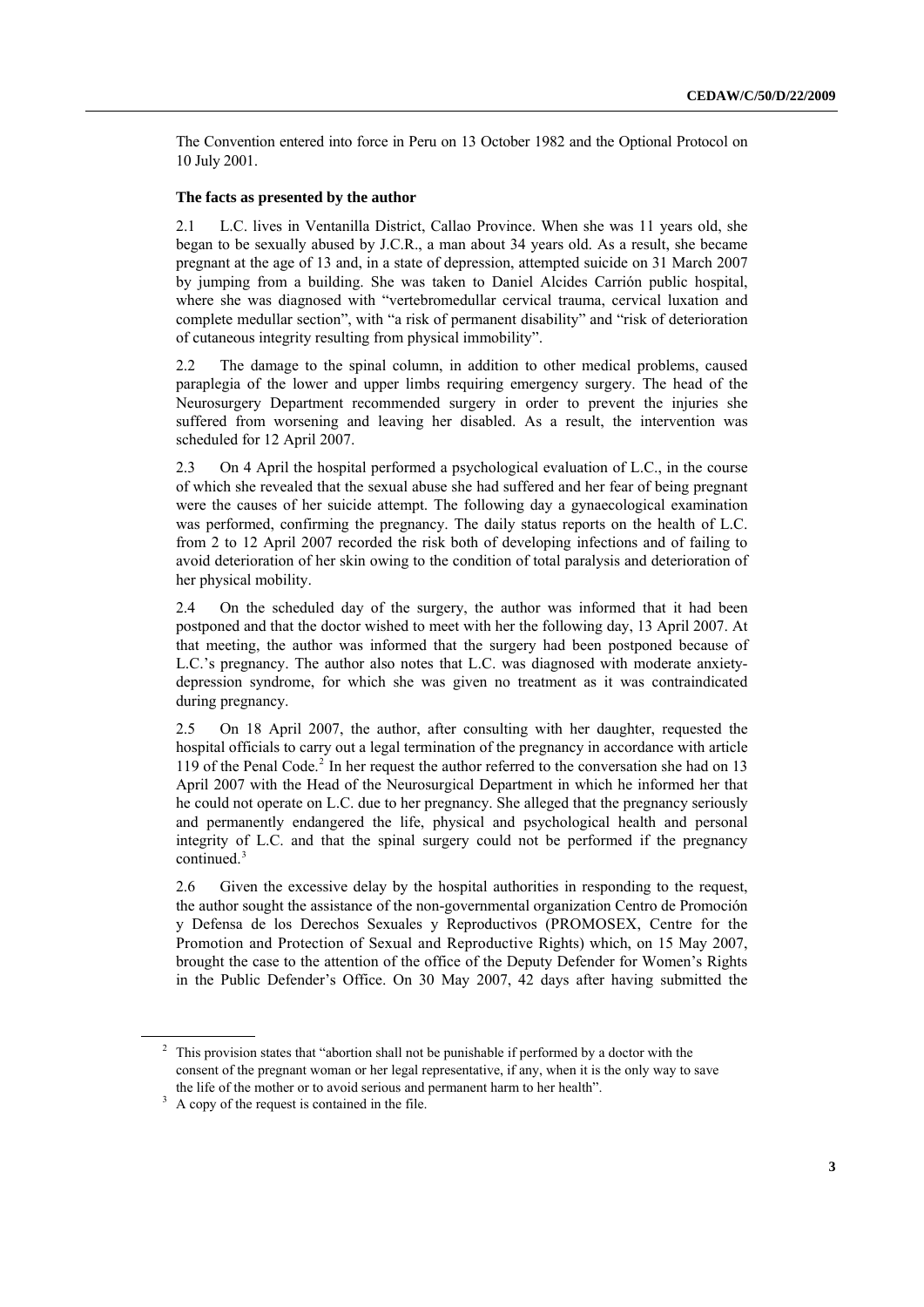request for a therapeutic abortion, the medical board of the hospital denied the request because it considered that the life of the patient was not in danger.

2.7 The Deputy Defender requested a medical report from the High-Level Commission on Reproductive Health of the Medical College of Peru. After giving a description of the injuries that the girl had sustained, the Commission, in a report dated 7 May 2007, indicated, inter alia, that due to L.C.'s age and neurological lesion a risk of complications during the delivery was to be expected. It concluded: "There are sufficient reasons to state that, if the pregnancy continues, there is grave risk to the girl's physical and mental health; a therapeutic abortion, if requested by the subject, would therefore be justified".

2.8 On 7 June 2007, when L.C. was 16 weeks pregnant, the author submitted an appeal for a reconsideration of its opinion regarding the termination of the pregnancy to the hospital medical board, attaching the report of the Medical College and stressing the serious and immediate risk to both the physical and mental health of the minor, the sole requirements established under the Penal Code to allow the legal termination of pregnancy.

2.9 On 16 June 2007, L.C. miscarried spontaneously. On 27 June 2007, the Director of the hospital responded to the request for reconsideration of the decision not to terminate the pregnancy submitted by the author, stating that "it was not subject to appeal since those were decisions taken by the various specialists who had evaluated the minor".

2.10 On 11 July 2007, L.C. had surgery for her spinal injuries, almost three and one half months after it had been decided that an operation was necessary. On 31 July 2007 she was discharged from the hospital. The relevant medical report noted that L.C. required intensive physical therapy and rehabilitation at the National Physical Medicine and Rehabilitation Institute. However, that therapy did not start until 10 December 2007. Four months had passed between the operation and the commencement of the physical rehabilitation and psychological or psychiatric help she required.

2.11 L.C. remained in the National Rehabilitation Institute for two months, but had to abandon her treatment for lack of means. Currently she is paralyzed from the neck down and has regained only partial movement in her hands. She depends on a wheelchair to get around and on others to meet all her needs. She has a catheter which must be changed five times a day under totally sterile conditions, which prevents her from attending school. The author states that the family's situation is disastrous. She cannot work because L.C. requires constant care, and the cost of the medicines and equipment she requires places a heavy burden on the family budget. The brothers of L.C. had to leave school in order to begin working.

2.12 According to the author, no administrative recourse exists in the State party to request the legal termination of a pregnancy. Nor is there a protocol for care that indicates the procedure for requesting a legal abortion or ensuring the availability of this medical service, resources that would be appropriate in demanding the right and guaranteeing access to an essential medical service required only by women.

2.13 The previous Peruvian Health Code established as a requirement in order to perform a therapeutic abortion that it must be performed by a doctor and be supported by two other doctors. However, the General Health Act currently in force (Act No. 26842 of 9 July 1997) repealed that standard and created a legal vacuum, since it does not include any regulations on access to the medical procedure of therapeutic abortion. Since that time, the practice has been subject to the discretion of the officials on duty.

2.14 According to the author, there is no appropriate judicial mechanism allowing access to the courts to request termination of a pregnancy for therapeutic reasons, nor to provide full redress for a violation of this type. No remedy exists that operates with sufficient speed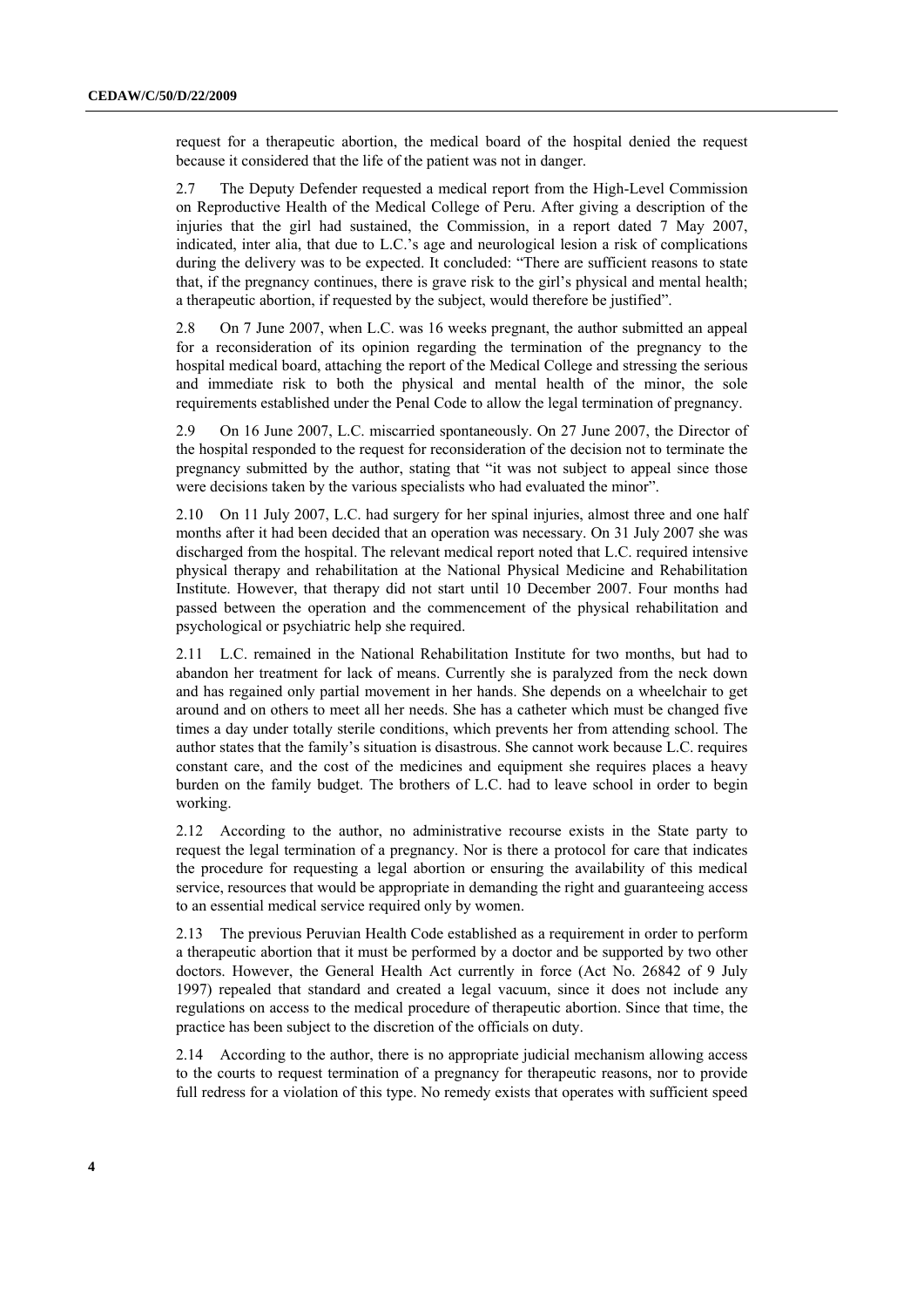<span id="page-4-0"></span>and effectiveness so that a woman can demand from the authorities the guarantee of her right to a legal abortion within the limited time period that circumstances require.

2.15 The remedy of *amparo* under the Constitution does not meet the necessary time frame to ensure effective action. Under the norms governing this proceeding, it takes somewhere between 62 and 102 days to reach a final decision, after all prior remedies have been exhausted. Furthermore, application for this remedy is subject to the exhaustion of all prior remedies, in this case the hospital's refusal to perform the abortion. In the case of L.C., that period exceeded the time period within which she could effectively enjoy that right without risking even more harm to her life and health. When the first refusal to perform the abortion was received she was already 16 weeks pregnant and, had the appeal been heard, she would have been 20 weeks pregnant by that time. There would have been no sense in applying for amparo after that point, since by the time a final and enforceable decision would have been likely to be taken L.C. would have been more than 28 weeks pregnant. Furthermore, although the norms establish a procedure that in theory should take somewhere between 62 and 102 days, in reality, amparo proceedings generally take years to resolve. In this regard, the author recalls the decision of the Human Rights Committee in the case of *K.N.L.H. v. Peru*, also concerning the refusal to perform a therapeutic abortion on a woman pregnant with an anencephalic foetus, where the Committee did not consider the amparo proceeding to be an effective remedy that must be exhausted.<sup>[4](#page-4-0)</sup>

# **The complaint**

3.1 The author states that the refusal by the doctors at the hospital to perform the therapeutic abortion violated the rights of L.C. to health, a life of dignity and to be free from discrimination in access to such care. L.C. was deprived of the possibility of walking again by the unjustified withdrawal of a surgical intervention that was totally necessary. The failure of the health system in the State party to ensure access to essential services for women, such as abortion, compromises its obligations under the Convention. The State party has not met its obligations, by failing to provide a legal medical service required only by women, and on which the victim's physical and mental health depended. This violation was aggravated by the fact that L.C. was a minor; in that respect the State had a double duty to protect her. Nor had the State party provided adequate and effective guarantees in its legislation to protect those rights.

3.2 The author maintains that the facts described constitute a violation of articles 1, 2, 3, 5, 12 and 16, paragraph 1 (e), of the Convention, as well as general recommendation No. 24 on women and health.<sup>[5](#page-4-0)</sup>

3.3 With respect to article 5, the author states that conditioning timely access to a medical treatment, on which the exercise of the right to health, life and a life of dignity depended, on continuing an unwanted pregnancy resulted in discriminatory treatment based on the stereotype of prioritizing the reproductive function of L.C. above her welfare. As for article 12, the author claims that since L.C.'s pregnancy constituted a threat to her physical and mental health, therapeutic abortion was appropriate and necessary. The medical needs of L.C. and the due protection of her right of access to both physical and mental health without discrimination were totally ignored by those whose duty it was to guarantee those rights. The author also claims that the refusal to provide the legal health service of termination of pregnancy violates the right to decide the number and spacing of children provided in article 16 (e). Furthermore, the lack of administrative and judicial mechanisms

<sup>&</sup>lt;sup>4</sup> See communication No. 1153/2003, *K.N.L.H. v. Peru*, Views of 24 October 2005, para. 5.2.

<sup>&</sup>lt;sup>5</sup> Official Records of the General Assembly, Fifty-fourth Session, Supplement No. 38 (A/54/38/Rev.1), chap. I, sect. A.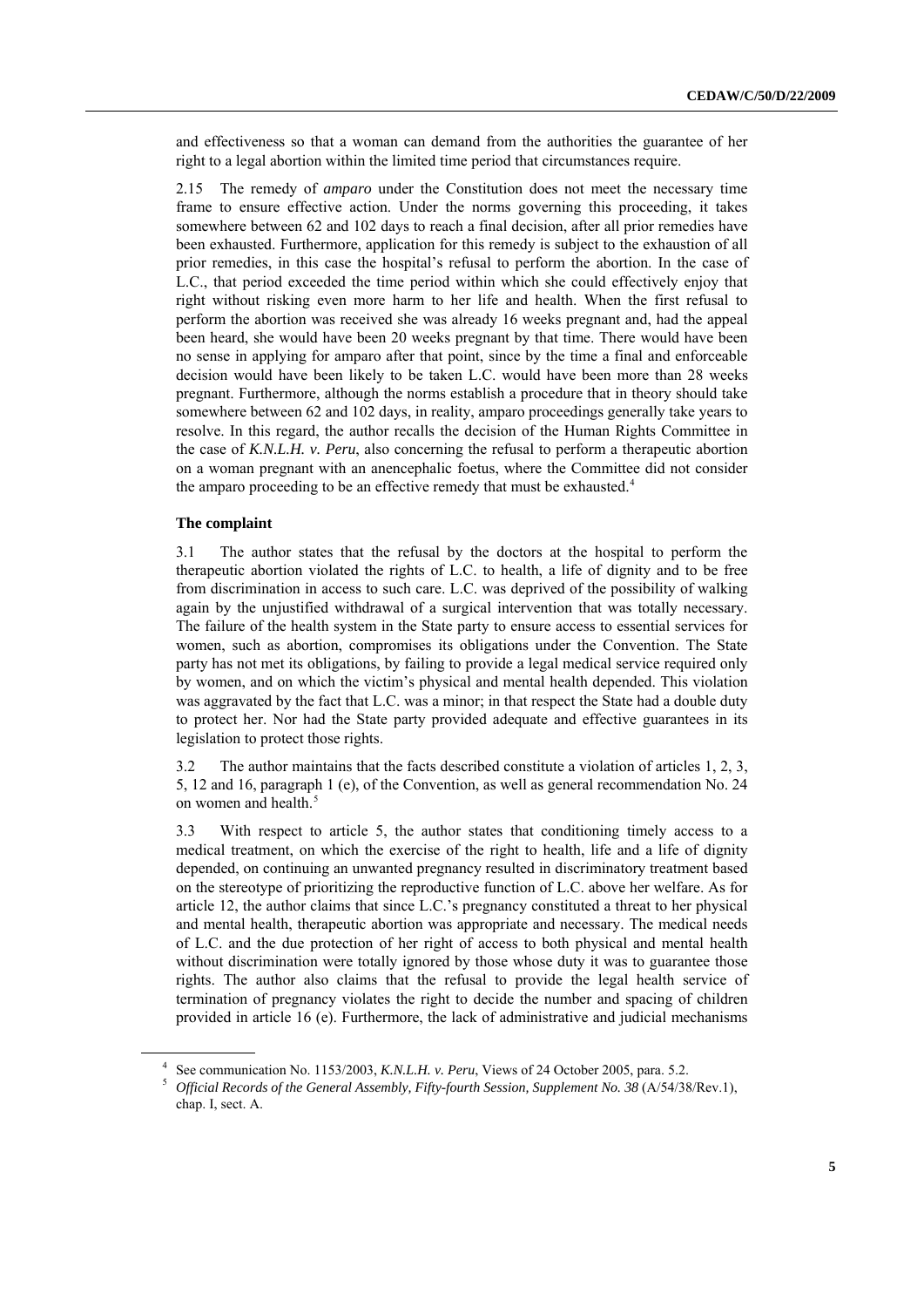protecting women from discrimination in providing legal termination of pregnancy violates articles 2 (c), 5 and 12 of the Convention and general recommendation No. 24. Also, the failure by the State to adopt legislative, administrative and judicial measures that protect, guarantee and ensure the right of access to health under conditions of equality in the context of therapeutic abortion violates articles 2 (f), 3, 5, 12 and 16 (e) of the Convention. The absence of such measures resulted in absolute discretion, allowing health professionals to deny timely medical services to L.C. in a disproportionate and illegal manner.

3.4 According to the author, the facts as described also violate other fundamental rights, such as the right to life, dignity and freedom from cruel, inhuman and degrading treatment in the context of access to medical services without discrimination. She states that the interference of the doctors in L.C.'s decision to terminate her pregnancy shattered her life prospects. The process of requesting an abortion constituted a discretionary and arbitrary barrier to access to a legal service, which had irreparable consequences for her life and health and in turn constituted suffering equivalent to torture. Forcing her to continue the pregnancy also constituted cruel and inhuman treatment and therefore a violation of her right to physical, psychological and moral integrity. Furthermore, the harm is of continuing duration, since it has repercussions in the form of her daily situation of disability, dependency and paralysis.

3.5 According to the author, the foregoing violations are aggravated by the fact that L.C. was a minor. The health-care professionals did not provide the special attention required by her status as an adolescent female, and furthermore, as a person of limited economic resources.

3.6 The author requested that the Committee declare the violation of the author's rights under the Convention and request the State party to adopt measures of reparation, satisfaction and guarantees of non-repetition. The Committee should also urge the State party to adopt and implement legislative, administrative and judicial measures necessary to protect the right of women to sexual and reproductive health without discrimination.

#### **State party's observations on admissibility**

4.1 In a submission of 18 September 2009, the State party maintained that the communication should be considered inadmissible under article 4, paragraph 1, of the Optional Protocol on the grounds of failure to exhaust all available domestic remedies.

4.2 The State party notes that the alleged victim could have filed a petition for *amparo* with the Constitutional Court. The author's questioning of the effectiveness of that recourse is based on a prediction of future success, since she argues that the time frame for receiving a final decision varies between 62 and 102 days (according to the calculations she makes *motu proprio*, based on the rules of procedure of the Code of Constitutional Procedure). However, the author does not take into account that, although there are first and second instances before the case can be submitted to the Constitutional Court, if the case is decided in those instances in favour of the applicant, that decision is final. Consequently, an application for amparo can be finalized by a ruling of the judge of first instance. Furthermore, in accordance with article 53 of the Code of Constitutional Procedure, the decision must be issued at the same hearing, or in exceptional cases, within not more than five days after the hearing has been completed. If a decision is appealed, the decision on the appeal must be issued within five days after the case is heard.

4.3 The State party also invokes article 46 of the Code of Constitutional Procedure, under which exceptions are made to the exhaustion of remedies before petitioning for amparo. Such exceptions are made when the exhaustion of remedies might render the harm irreparable, if there are no regulations governing prior remedies, or if the application has been initiated unnecessarily by the victim. Article 45 furthermore states that, in the event of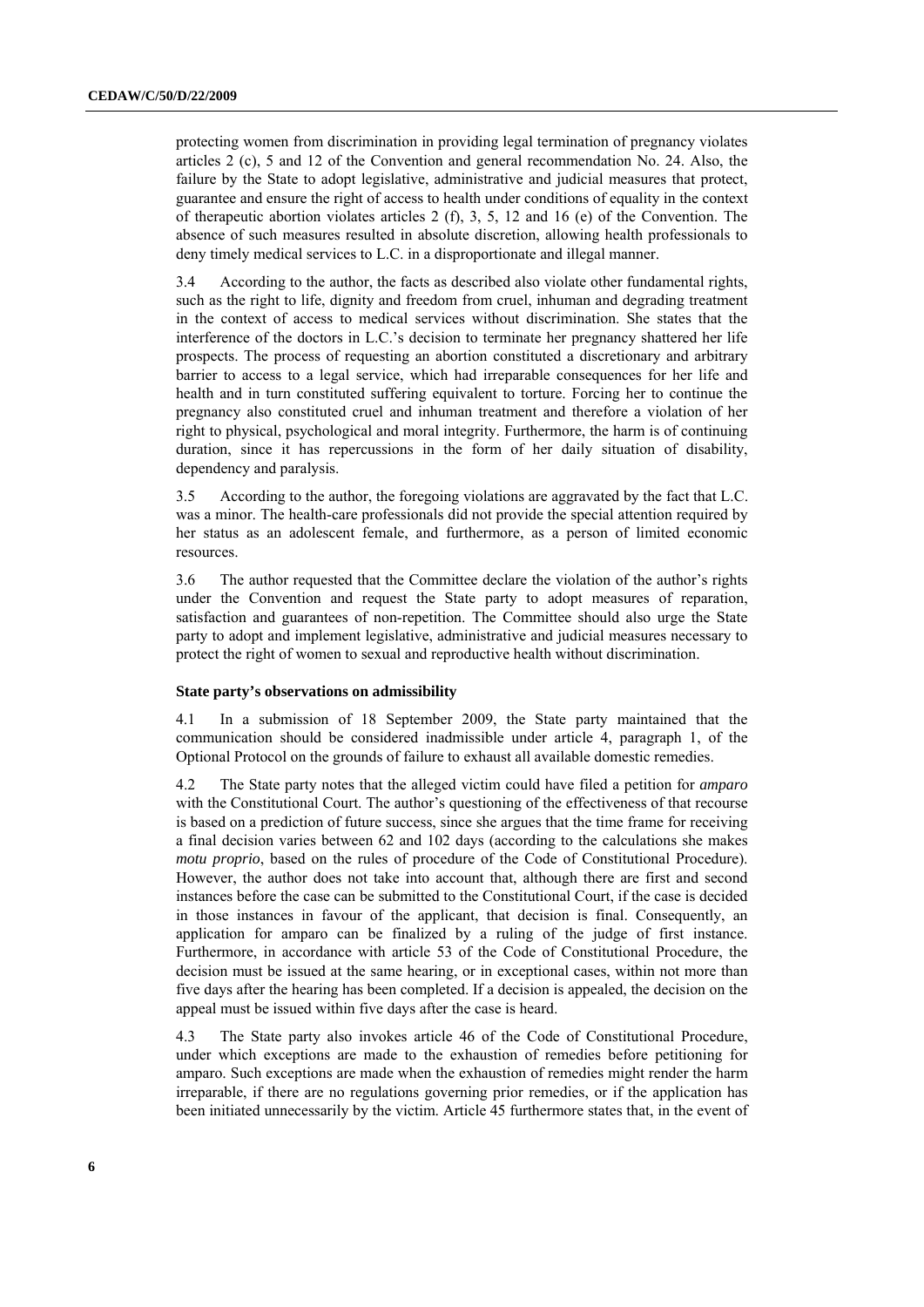doubt concerning the exhaustion of prior remedies, preference is given to the application for amparo.

4.4 Finally, the State party notes that, with regard to the implementation of article 1969 of the Civil Code, the author could have filed court proceedings to request compensation for damages and harm because the alleged victim did not receive timely medical treatment.

### **Author's comments on the State party's observations on admissibility**

5.1 In her comments of 1 February 2010, the author referred to international jurisprudence in the area of exhaustion of domestic remedies and maintains that, in accordance with that jurisprudence, the effectiveness of a remedy rests on whether it can be adapted to the situation of vulnerability of the victim, the circumstances of a particular case and the objective to be attained according to the right violated.

5.2 In accordance with its regulations under article 53 of the Code of Constitutional Procedure, proceedings for the remedy of amparo should not exceed 10 working days from the acceptance of the request. However, there are various procedural problems that undermine the desired speed of this proceeding. First, the Code does not establish a deadline for the judge to accept the request. As a result, that time period is dependent on the subjective importance the judge attaches to the case, in addition to his caseload. Second, at the time the events took place, the existing system for service of documents was to designate a private individual or institution to carry out the personal delivery of any judicial order. This system turned out to be highly problematic, which led the State to adopt a reform programme beginning in 2008 to expedite service. This led to some progress but in general the problem persists. Third, article 53 provides for the possibility of holding an oral hearing, but does not establish a deadline for requesting such a hearing, nor for the judge to grant it, nor does it allow the judge to call a hearing on his own initiative.

5.3 According to the author, between May 2003 and August 2008, only six petitions for amparo concerning the protection of the right to health were reviewed by the Constitutional Court. The case that took the least amount of time to settle at first instance took two months and 16 days and the longest one year. Based on these precedents, a minimum of two months could be expected in order to obtain a decision at first instance. When L.C. finally received a response from the hospital refusing the termination of the pregnancy, 56 days had already gone by since her suicide attempt. Waiting another 60 to 90 days to obtain a court decision requiring the hospital to perform the termination of pregnancy and the subsequent spinal operation would only have worsened her clinical status and would have had no effect whatever on preventing or repairing the harm already experienced. After L.C. miscarried (16 June 2007), the hospital did not schedule the surgery until almost a month later (11 July 2007). By then the violation of the right to have the operation had ceased but the damage was already irreversible. Therefore, it made even less sense to initiate a petition for amparo, since the request would have rightly been declared to be without merit. The author concludes that the remedy of amparo consequently is not an effective remedy in this type of case.

5.4 The author also notes that the prior methods used in the present case, the internal administrative proceedings within the hospital and the complaint to the Women's Rights Defender, also did not constitute an appropriate mechanism, since under the regulations they were not administrative proceedings intended, as part of due process, to address requests for legal termination of pregnancy.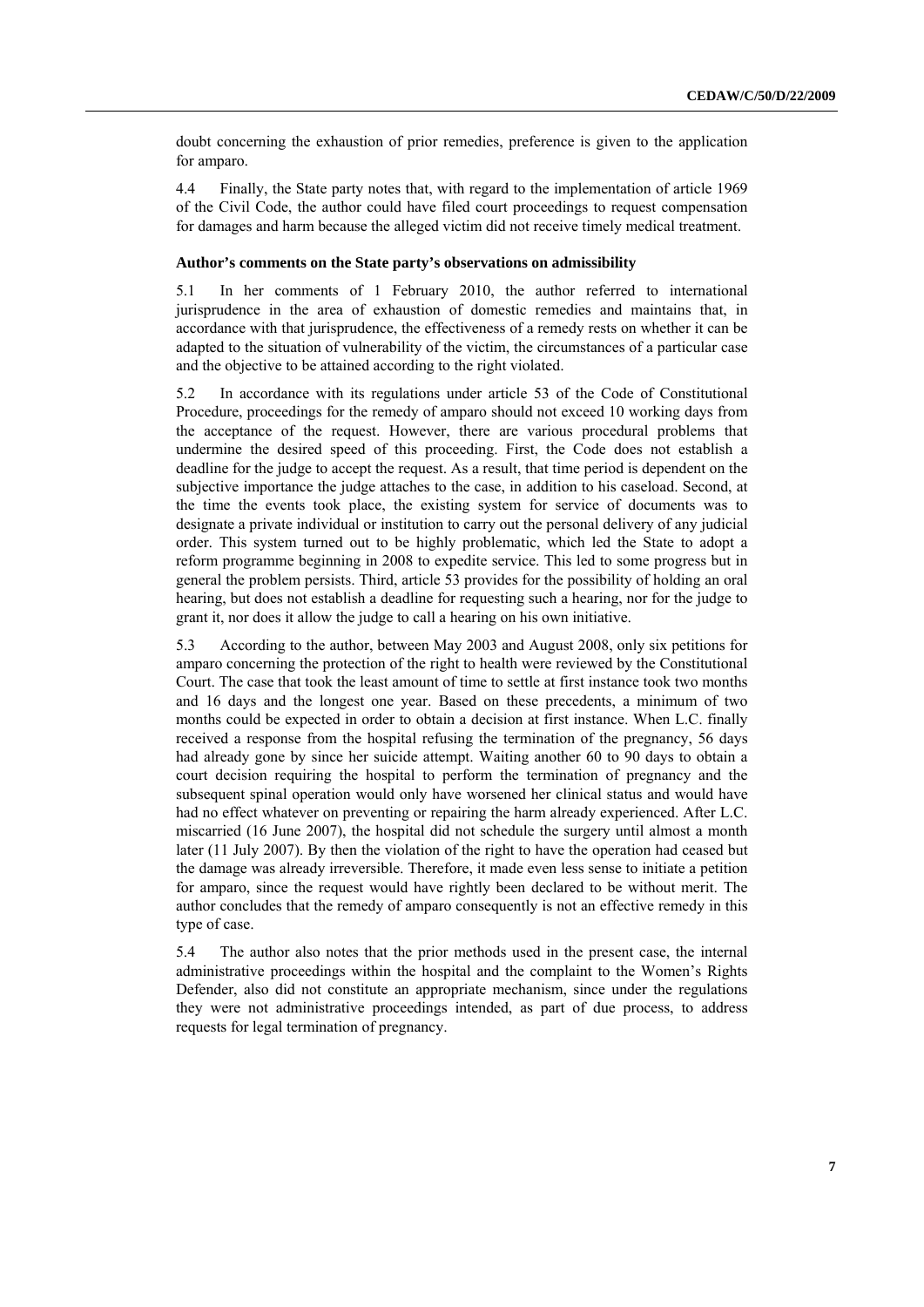<span id="page-7-0"></span>5.5 In the case *K.N.L.H. v. Peru*,<sup>[6](#page-7-0)</sup> the Human Rights Committee had requested the State party to take measures to ensure that the situation was not repeated. According to the author, part of such measures should include both the issuance of guidelines for legal termination of pregnancy in circumstances established under the law and the establishment of an effective judicial remedy in the event that those guidelines are not followed in a satisfactory manner. The Committee on the Elimination of Discrimination against Women, in its 2007 concluding observations addressed to Peru, expressed its concern at the lack of measures to implement the recommendations made by the Human Rights Committee in that case (CEDAW/C/PER/CO/6, para. 24). Those measures still do not exist.

5.6 The author also cites the decision of the European Court of Human Rights of 20 March 200[7](#page-7-0), in *Tysiac v. Poland.*<sup>7</sup> The Court determined that there had been a violation of the European Convention for the Protection of Human Rights and Fundamental Freedoms in arriving at the decision concerning a therapeutic abortion and noted that, once the legislature had decided to allow abortion, it must not structure its legal framework in such a way as to limit the use of that possibility. The Court added that disputes should be settled by an independent body, respecting guarantees of the right to be heard, and it should issue prompt and written grounds for its decision, since the time factor is crucial.

5.7 In Peru there is no administrative or judicial procedure that would have guaranteed the right of L.C. to be heard, allowing her to express her will and establish whether or not she wanted to terminate her pregnancy, the right to obtain a swift and objective response and the possibility of access to a judicial remedy that would guarantee enforcement of the duty to provide the medical services she needed.

5.8 With respect to civil action to seek compensation for damages mentioned by the State, it cannot be considered a sufficient remedy, since the damage suffered by L.C. to her health cannot be repaired. Furthermore, it is retroactive in nature, since L.C. was unable to attain the objective of the termination of her pregnancy and the spinal surgery.

# **State party's observations on the merits**

6.1 On 20 January 2010, the State party submitted observations on the merits of the communication, in which it maintained that, in the present case, none of the alleged violations of the Convention had taken place.

6.2 The State party recalled that in the Peruvian legal system abortion is criminalized. As the only exception, it is not punishable in the event that the conditions established in article 119 of the Penal Code for therapeutic abortion are present.

6.3 The State party considers that article 1 of the Convention contains simply the definition of discrimination, not a right in itself. Articles 2, 3, 5, 12 and 16 are invoked with respect to the allegation that the State did not guarantee timely access without discrimination to health-care services in the form of a legal termination of pregnancy and spinal surgery in order to achieve the due rehabilitation of L.C.

6.4 From the documents made available by the Ministry of Health, it can be inferred that, on her admission to the hospital on 31 March 2007, L.C. received immediate medical attention and various medical examinations were performed on her, including psychiatric and neuropsychological examinations. The gravity of her condition was directly related to her own action (the suicide attempt), and not to the possible physiological effects that the pregnancy could have had on her.

<sup>6</sup> See note 4 above.

<sup>7</sup> *Tysiac v. Poland* (application No. 5410/03), judgement of 20 March 2007.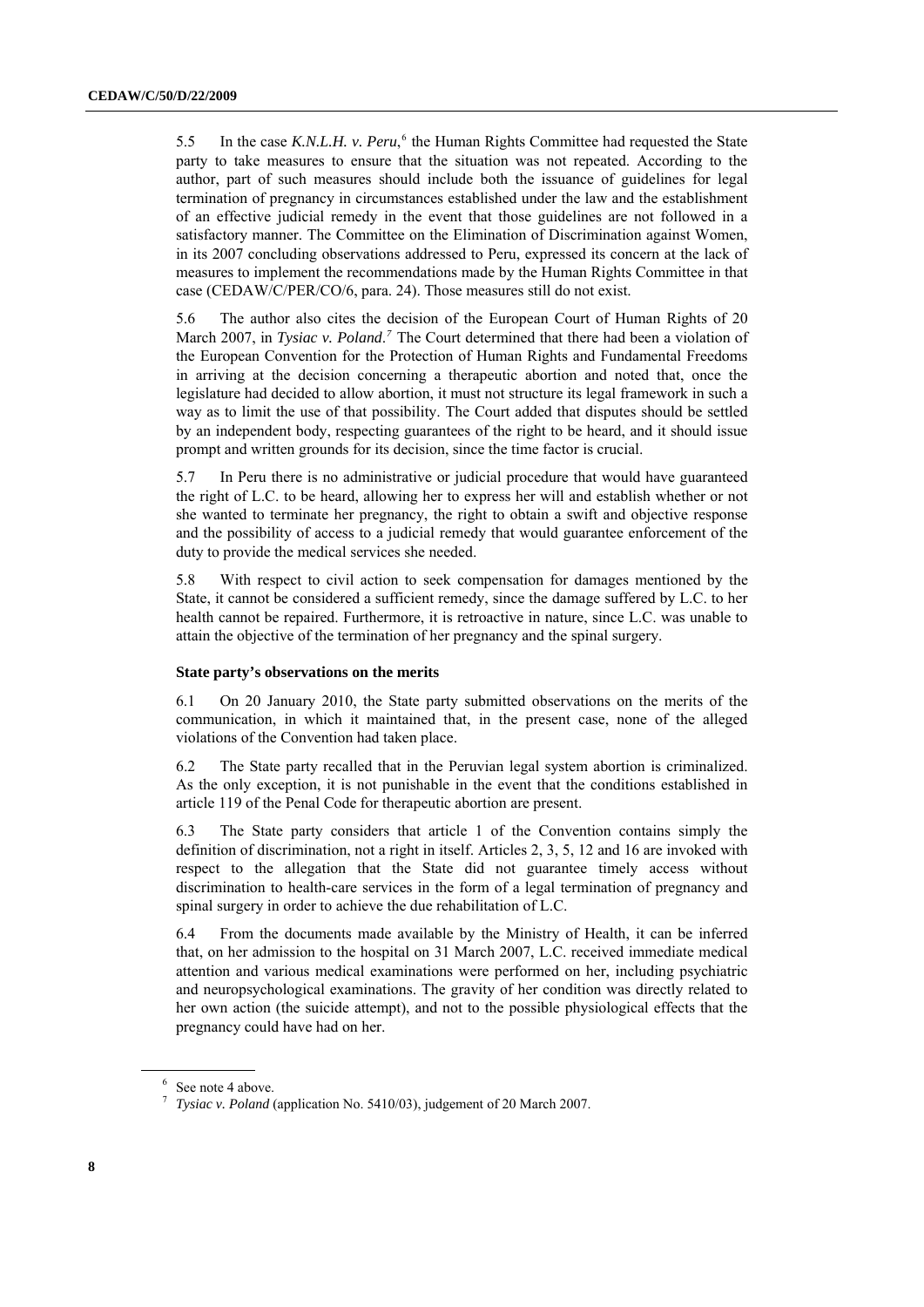<span id="page-8-0"></span>6.5 L.C. arrived at the hospital with paraplegia from the fall she suffered, therefore it is inaccurate to state that her condition necessarily worsened because the abortion was not performed. What is more, according to the medical authorities, L.C. could not undergo the spinal operation until the wound adjoining the surgical incision site had improved.

6.6 The situation of L.C. was evaluated on three occasions by the hospital medical board (24 April, 7 May and 19 May 2007); there was no disinterest or lack of treatment.<sup>[8](#page-8-0)</sup> On those occasions psychiatric and neuropsychological evaluations were recommended and the neurosurgeon believed that the surgery should be done when the occipito-cervical wound had improved, as that was the area where the surgical incision would be made.

6.7 At the third meeting of the medical board, held on 19 May 2007, the following was stated: "The operation required by the patient is not an emergency, it is elective ... The luxo-fracture C6 and C7 cannot undergo the planned surgical stabilization because there continues to be an infection in the area bordering the area of the surgical incision ... The Department of Obstetrics and Gynaecology maintains that, despite this being a high-risk pregnancy, the current condition of the patient is stabilizing in the neurological aspects and favourable in the psychological aspects ... In line with the laws in effect, the majority of us believe that the termination of pregnancy should not be performed". This decision was communicated to L.C.'s mother, who had requested the termination of pregnancy. She submitted an appeal, to which the response was the same. Therefore, she did have the possibility of appealing to the competent authorities to act on her request, independent of the fact that the result was not what she had hoped.

6.8 With respect to the right to decide the number and spacing of children, it should be evaluated based on existing family planning methods and programmes offered by the State. In the present case, however, the author attempts to link this right to therapeutic abortion, which the State party does not accept. Abortion is illegal as a general rule and is permitted only as an exception in cases of therapeutic abortion, and it is necessary to take domestic laws into account. It is not for the pregnant woman unilaterally to determine that the conditions for a therapeutic abortion have been met, but for the doctors. That is effectively what occurred in this case; they considered that the pregnancy did not represent a risk to L.C. and therefore deduced that her condition would have neither improved nor worsened if the abortion had been performed. As far as legal abortion is concerned, in reaching a decision that did not depend exclusively on the wishes of the pregnant woman, it is not possible, strictly speaking, to refer to the violation of a "right", as there is no link to reproductive freedom. Likewise, it would not be possible to link the fact that access to a therapeutic abortion was denied to the alleged existence of a certain stereotype against women.

6.9 According to the Technical Team of the General Directorate for the Promotion of Health of the Ministry of Health, in the present case it is important to consider the family environment, the risks to which L.C. had been exposed since the age of 11 (the age at which the sexual abuse began) and the way in which it gravely harmed her physical and mental health. These elements are a starting point for new initiatives for intervention with at-risk populations.

<sup>&</sup>lt;sup>8</sup> The State party attached copies of the reports of the medical board. According to the first, of 24 April 2007, the doctors' views regarding the pregnancy were that "because of the patient's diagnosis, age, invasive nursing procedures, immobility in bed, it is considered high risk, leading to elevated maternal morbidity, which could diminish with appropriate multidisciplinary medical management". The report also noted that there was no guarantee that the baby would not be affected by the spinal surgery.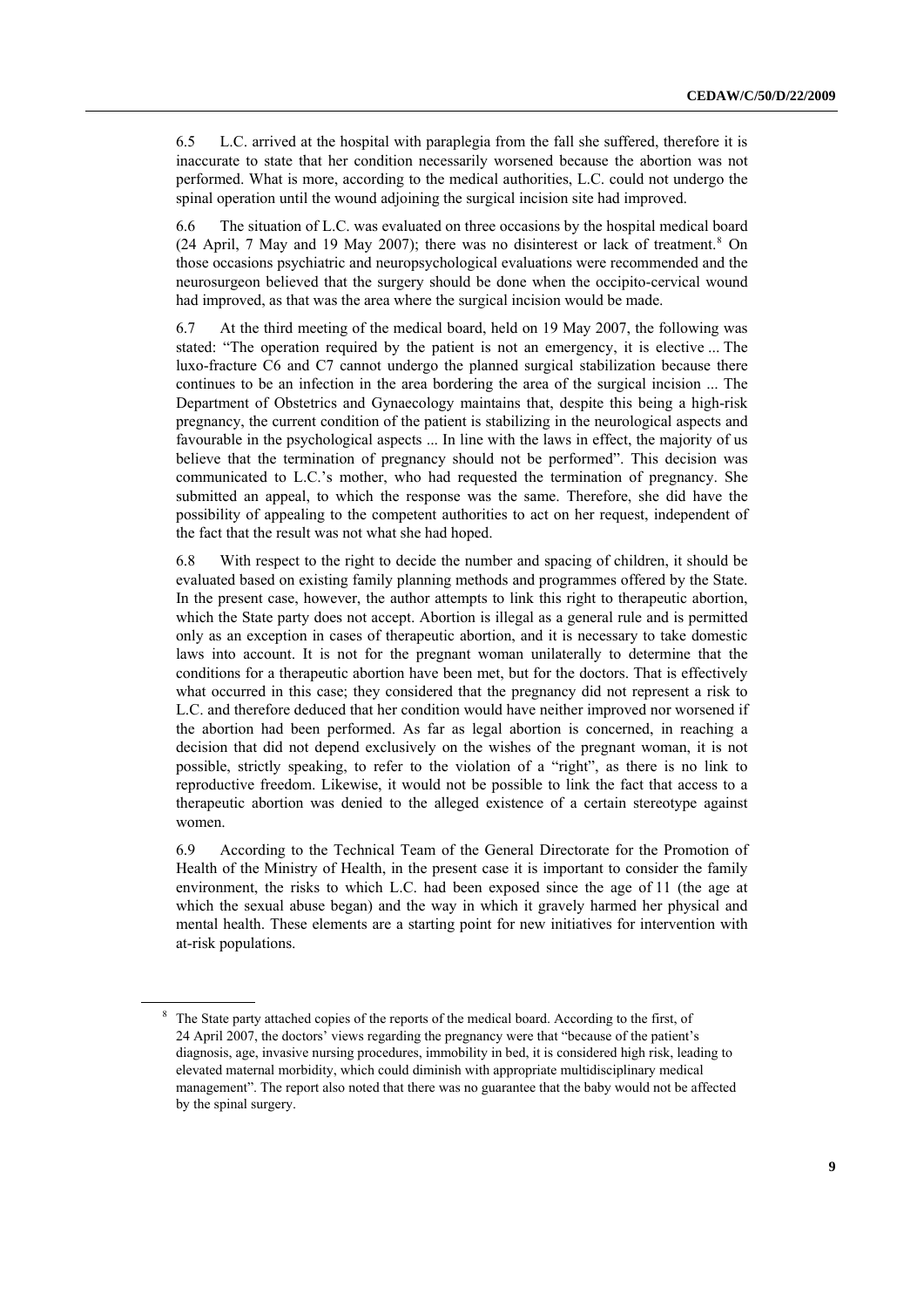<span id="page-9-0"></span>6.10 The Ministry of Health has models for comprehensive care for child abuse at the national level that offer care for children and families affected by violence, including sexual violence. If the family had sought help in a timely way, it would have been possible to provide treatment that would have, in some measure, helped to develop and reinforce the girl's social skills and emotional competence as protective factors against sexual and other forms of abuse, and to diminish the negative effects of the violence experienced, and would have also permitted the therapeutic monitoring of suicidal thoughts.

6.11 The State party mentions various programmes developed by the Ministry of Health to combat gender violence. Finally, with respect to the alleged violation of general recommendation No. 24, the State party notes that it is not possible, as part of proceedings on individual communications, to rule on the direct violation or non-compliance with the general recommendations issued by the Committee.

#### **Author's comments on the State party's observations on the merits**

7.1 In her comments of 15 April 2010, the author rejected the observations of the State party that appeared to place the responsibility on L.C. and her family for not having sought help that would have provided treatment for the sexual abuse she was subjected to. The author did not hold the State responsible for the sexual abuse nor for the injury to L.C. as a result of her suicide attempt. Furthermore, those comments also carried a risk of gender discrimination.

7.2 In the view of the author, expecting a girl to have overcome her emotional trauma and sought assistance is a double victimization. It is cruel to create in a minor the idea that she was guilty for acts that were totally beyond her control, such as being sexually abused and consequently suffering a mental imbalance that worsened when she learned that she was pregnant. It further reveals a discriminatory attitude that responds to the gender stereotype tending to blame women who have been victims of violence for its consequences.

# *Reasons for the denial of the spinal surgery*

7.3 The author recalls that L.C. was hospitalized on 31 March 2007. The following day she was given the diagnosis of "risk of permanent disability", as well as risk of deterioration of her skin due to physical immobility. As a result, surgery was scheduled for 12 April 2007. On 5 April 2007 her pregnancy was discovered, as well as the danger of miscarriage. The daily reports on her condition, from 2 to 11 April 2007, constantly reported the existing risk both of developing infections and of compromising the integrity of her skin due to her total paralysis, as well as the deterioration in her physical mobility[.9](#page-9-0) Up to 12 April, the date on which the operation should have taken place, the hospital did not report that L.C. was suffering from any type of infection, nor any other circumstance that would have prevented it. Also, on 12 April the author was informed that the operation was postponed and the following day she was informed that the reason was the pregnancy. In the condition report of 12 April it was clearly stated that the only reason for the postponement was prevention of harm to the foetus. Over the following five days the reports on her condition noted that there was no longer just a risk, but a deterioration in her cutaneous integrity and mobility, as well as her anxiety state. On the days following 18 April 2007, the date on which the author had requested the termination of pregnancy, the

<sup>9</sup> Copies of these reports are on file. The report of 11 April 2007 indicates a "deterioration of the cutaneous integrity" whereas the one of 12 April 2007 indicates an "alteration of the cutaneous integrity".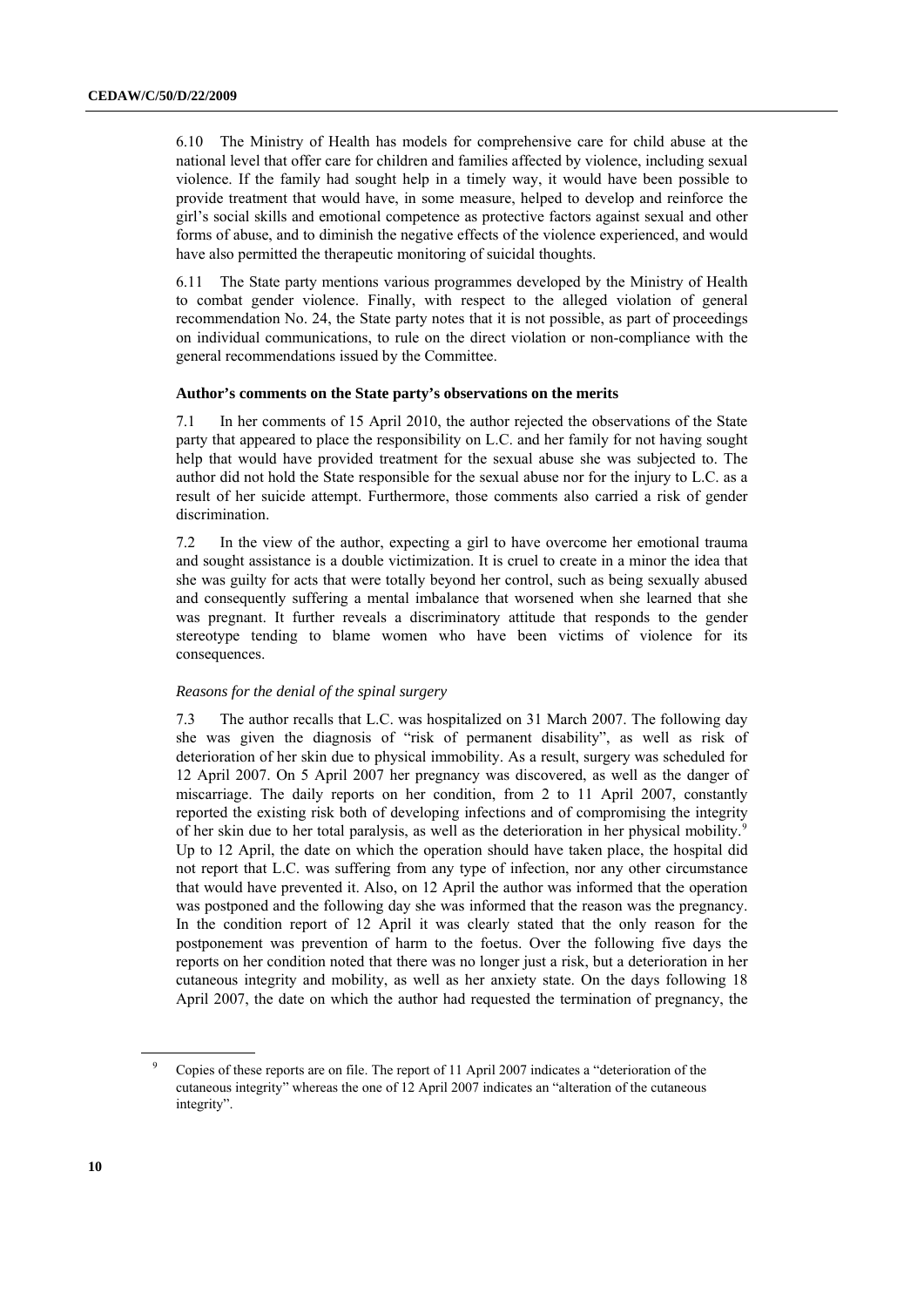<span id="page-10-0"></span>medical reports continued to note the same symptoms. Finally, on 23 April, a note on the presence of an ulcer with infected skin in the occipital area appeared in her medical report.

7.4 Given the facts described, the author rejects the State's contention that it was the skin infection that caused the postponement of the surgery. She also rejects the statement that the surgery was not urgent but rather elective. Immediate surgery of this type offers the patient better chances of recovery. The doctors were aware of this, but only addressed it on 23 May, when the hospital issued a report recognizing that the operation was "essential in order to be able to begin rehabilitation therapy and to avoid compounding the problems and to avoid infections from prolonged hospitalization".<sup>[10](#page-10-0)</sup> The infections would not have occurred if the surgery and recovery had been done in time. Therefore, it has been demonstrated that L.C. was deprived of the medical services she required with the utmost speed.

# *Denial of the therapeutic abortion as a necessary medical service in order to avoid serious and permanent harm*

7.5 The possibility that the medical intervention might harm the foetus was prioritized over L.C.'s prospects for rehabilitation. This was confirmed by the express reason contained in the medical register which ordered the cancellation of the surgery and in the reports of the medical boards where what was to be discussed was whether forcing her to continue the pregnancy could bring about serious and permanent damage to the health of L.C. The first meeting of the board recommended postponement until the second trimester of gestation, when there would be less risk to the foetus, despite the recognition that the pregnancy would be high-risk.

7.6 The mental health of L.C. was completely overlooked in the evaluation concerning whether a therapeutic abortion was warranted. None of the medical evaluations concerning her mental health explored the consequences that would result from forcing L.C. to bring her pregnancy to term and become a mother. On 16 May 2007 a psychological evaluation took place. Only a brief paragraph in that report makes reference to the mental distress that the pregnancy caused L.C., stating that "when the topic of the pregnancy came up, she became unstable, rejected her pregnancy arguing that she could not raise a child because she was aware of her disability and that her mom was older and could not take care of her child". The report, rather than exploring whether there would be grave and permanent mental harm to L.C. if she were forced to continue the pregnancy, simply prescribed relaxation techniques and "reprogramming of healthier thoughts and beliefs". Similar conclusions can be obtained from the report of the third meeting of the medical board. The author recalls that mental health is an essential part of the right to health, as the Peruvian Constitutional Court itself has recognized. She insists that L.C. had the right to a therapeutic abortion on the grounds of the grave and permanent harm to her mental health that would have resulted from forcing her to bring to term a pregnancy that had resulted from a rape and destabilized her to the point of attempting suicide.

### *Legal consequences of denying the provision of essential health services*

7.7 L.C. was a victim of exclusions and restrictions in access to health services based on a gender stereotype that understands the exercise of a woman's reproductive capacity as a duty rather than a right. By failing to comply with the legal duty to provide health services to L.C. (including reproductive health services), and having done so for discriminatory reasons arising from her status as a woman, considering her reproductive capacity to be of

 $10$  A copy of this report is contained in the file.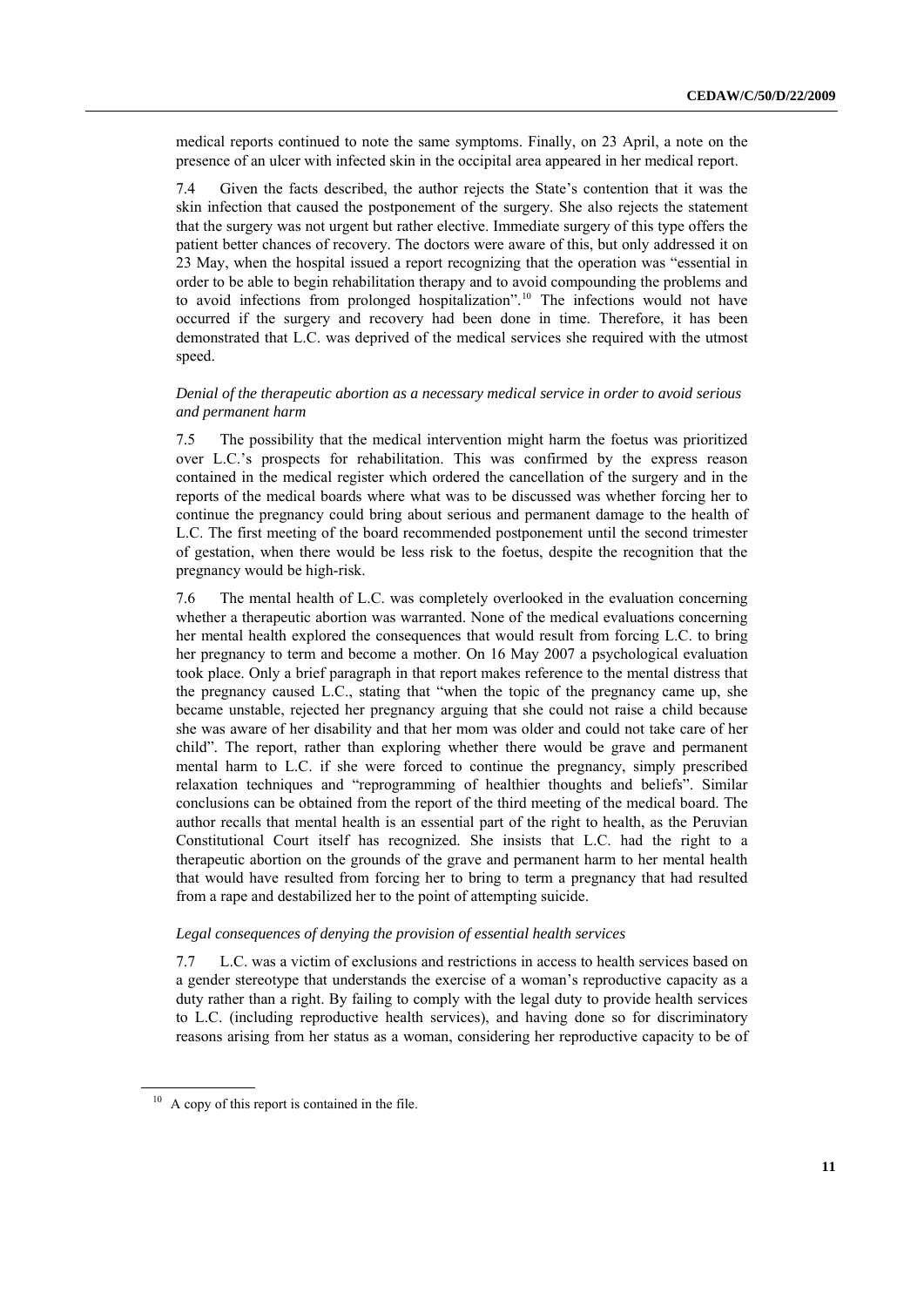greater importance than her human rights, the State party violated articles 1 and 12 of the Convention.

7.8 The author recalls the decision of the Human Rights Committee in the case *K.N.L.H. v. Peru* in which it concluded that there had been a violation of article 7 of the International Covenant on Civil and Political Rights.

### *Lack of an effective remedy to demand that legal termination of pregnancy be provided*

7.9 The hospital director, in the notification by which he convened the first meeting of the medical board, did not ask it whether the continuation of the pregnancy would cause grave and permanent harm to the health of L.C., but rather asked: (a) if the spinal surgery could be performed without compromising the life of the child; (b) if the pregnancy of a patient with this medical diagnosis endangered the life of the mother; and (c) if the child, under these conditions, could be born with serious or permanent defects. Nevertheless, from the author's request and article 119 of the Penal Code it is clear that the request for an abortion was related to the serious and permanent harm involved in continuing the pregnancy. The questions, however, focused the discussion on harm to the foetus, which ensured an opinion that was practically a foregone conclusion and did not find a need to perform a therapeutic abortion. No one mentioned the effect that continuing to postpone the surgery would have on L.C.'s prospects for recovery, nor the harm to her mental health. Only the third meeting of the medical board, held on 19 May 2007, was convened for the purpose of determining whether, given the medical condition of L.C., the termination of pregnancy was warranted. However, it was not made explicit that this request should be evaluated in the light of the harm to L.C.'s physical and mental health that the indefinite postponement of the surgery and the imposition of motherhood would cause. Finally, despite not having discussed the causes for which the therapeutic abortion was requested, the board determined that the termination of pregnancy would not be performed. The author was only informed of this decision 11 days later, that is, 42 days after her request.

7.10 The author reiterates her arguments with respect to the lack of effective judicial and administrative remedies in addressing requests for termination of pregnancy in the State party. This is relevant not only as a ground for admissibility in the present case, but also as grounds for the violation of articles 2 (c) and (f), 3 and 5 of the Convention.

7.11 In Peru there is no legislation or regulation on access to therapeutic abortion, with the result that each hospital determines arbitrarily what requirements are necessary, under what procedures cases requesting it will be decided, the time limits for making the decision and the level of importance placed on the views of the pregnant woman regarding the risks to her health that she is prepared to assume. The author recalls the Committee's general recommendation No. 24, which states that it is discriminatory for a State party to refuse to legally provide for the performance of certain reproductive health services for women (para. 11), and that the State is obliged to establish a system that guarantees effective judicial action to deal with any such discrimination (para. 13).

7.12 The lack of legislative and administrative measures regulating access to therapeutic abortion condemns women to legal insecurity insofar as protection of their rights is completely at the mercy of gender prejudices and stereotypes, as shown in the present case. The sociocultural pattern based on a stereotypical function of a woman and her reproductive capacity guided the medical decision on which the physical and mental integrity of L.C. depended, subjecting her to discrimination by placing her on an unequal footing with men with respect to the enjoyment of her human rights. The State's omissions and negligence in regulating access to therapeutic abortion created the conditions allowing agents of the State to discriminate against L.C. and prevented her access to the medical treatment she required, which also constitutes a violation of articles 1 and 12 of the Convention.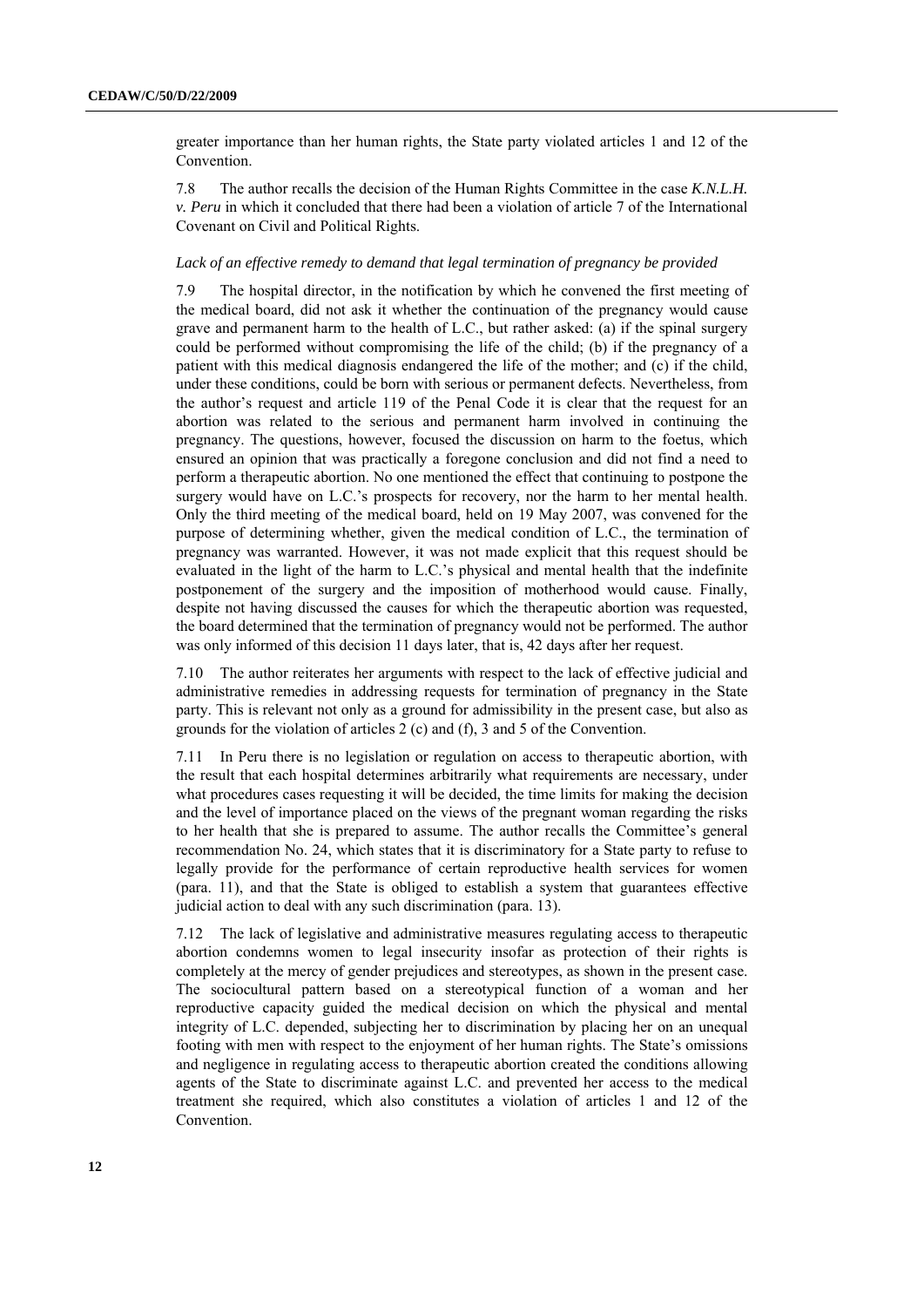# *Disregard for the right to decide and control reproductive capacity in cases of therapeutic abortion*

7.13 The views and wishes of the woman regarding the continuation of the pregnancy are fundamental, since even though the medical diagnosis is what provides the technical elements to know whether the pregnancy is in any way incompatible with the health of the pregnant woman, the determination of the gravity of the harm that its continuation could cause has a subjective component that cannot be ignored, and represents the personal level of risk to her health that the woman is prepared to assume. Furthermore, as in any other instance in which the State intervenes in a personal decision, such intervention should be legal and regulated in such a way that, following due process, the person affected has the right to be heard. The absence of such safeguards constitutes a violation of the right of protection from arbitrary interventions in decisions that, in general, relate to an individual's privacy and autonomy.

7.14 In the present case, there was illegal and irrational interference in the decision of L.C. to terminate her pregnancy. The lack of regulation surrounding access to therapeutic abortion subjected L.C. to arbitrary action by agents of the State, which constituted a violation of her right to decide freely and responsibly the number of children she wished to have. Such interference therefore is a violation of the State party's obligations under article 16, paragraph 1 (e), of the Convention.

# *Relevance of the general recommendations issued by the Committee*

7.15 The general recommendations issued by the Committee constitute the authorized interpretation of the Convention and the obligations it imposes on States, and are thus the best tool available to guide them in compliance with it. It is thus natural that, when a communication is submitted regarding violations of the obligations of States parties under the Convention, the standards of compliance used to evaluate the conduct of a State include not only the text of the Convention, but also the interpretations of its provisions made by the Committee responsible for its monitoring. For this reason, therefore, the author refers to the general recommendations, since they constitute a criterion for the evaluation of compliance of States with the Convention, in this case Peru.

7.16 Based on the foregoing, the author requests the Committee to declare that there has been a violation of the articles of the Convention referred to; to demand that measures to guarantee redress, satisfaction and non-repetition be established; to urge the State to adopt and implement the necessary legislative, administrative and judicial measures to guarantee the obligation to ensure the right to sexual and reproductive health of women without discrimination; and to hold the agents of the State responsible as appropriate.

7.17 On 31 March 2011, the author transmitted to the Committee a legal opinion prepared by the International Commission of Jurists, a non-governmental organization. It addressed topics relating to the obligations of States parties under the Convention and international human rights law in general to provide an effective remedy and redress, in particular regarding the enjoyment by women, under equal conditions, of the right to life, health and not to be subjected to cruel, inhuman or degrading treatment or punishment. The opinion recalled the jurisprudence of the European Court of Human Rights in the cases *Tysiac v. Poland* and *A.B. and C. v. Ireland*, where the Court concluded that States should establish an effective and accessible procedure permitting access by women to legal abortion. In the absence of such a procedure, the Commission, in its opinion, concluded that the objection of failure to exhaust domestic remedies could not be raised against the author in the present case.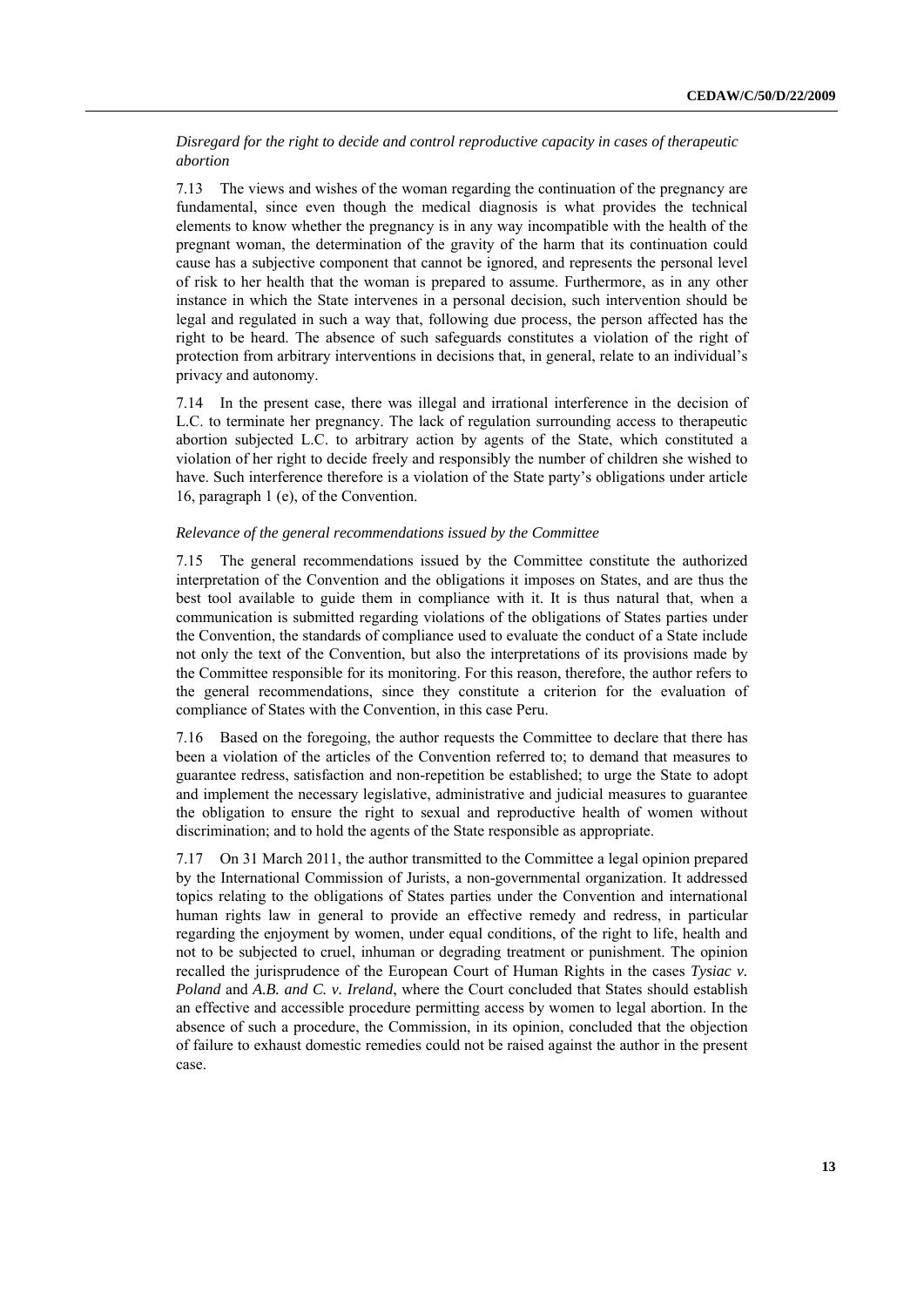#### **Issues and proceedings before the Committee**

### *Consideration of admissibility*

8.1 The Committee considered the admissibility of the communication, in accordance with articles 64 and 66 of its rules of procedure. In accordance with article 4, paragraph 2, of the Optional Protocol, the Committee was satisfied that the same matter has not been nor is being examined under another procedure of international investigation or settlement.

8.2 The State party maintains that the communication should be considered inadmissible, in accordance with article 4, paragraph 1, of the Optional Protocol, on the grounds of failure to exhaust domestic remedies. It noted in particular that the author had not applied for amparo and expressed disagreement with her view that the time necessary to obtain a decision under that remedy was not in keeping with the need to act with the greatest possible speed required by the situation of L.C. It stated that the case could have been decided at first instance; that in this type of proceeding the decision can be issued at the same hearing or, exceptionally, within the five days following it; and that there are exceptions to the requirement of exhaustion of previous remedies, for example in the event of irreparable harm. The State party also notes that the author could have initiated judicial proceedings to request compensation for damages and harm.

8.3 In response to those arguments, the author states that in the State party there is no administrative or judicial procedure that would have allowed L.C. to enjoy her right to receive the urgent medical care that her condition required. Concerning the application for amparo, there are various procedural problems that undermine the desired speed of this proceeding, for instance, the lack of legal deadlines for the judge to accept the application or to hold the oral hearing; that the system of service of legal documents is defective in the State party; and that there are no precedents of similar cases that were resolved promptly using this recourse. She also states that when L.C. obtained a response from the hospital refusing the termination of pregnancy, 56 days had already gone by since the suicide attempt and that an additional wait to obtain a judicial decision obliging the hospital to perform the termination of pregnancy would have had the result of worsening her clinical condition. The author also rejects the idea that civil action could be considered an adequate remedy.

8.4 The Committee considers that, given the seriousness of L.C.'s condition, the avenues pursued by the author, that is, the proceedings before the hospital authorities, were the appropriate ones under domestic law. The Committee observes the following undisputed facts: that L.C. was hospitalized on 31 March 2007; that surgery was recommended by the Head of the Neurosurgical Department and scheduled to take place on 12 April 2007; that on the scheduled date the operation was cancelled; that on 13 April 2007, the author was informed by the Head of the Neurosurgical Department that L.C. could not be operated on account of her pregnancy; and that on 18 April 2007, the author addressed a written request to the medical authorities requesting the termination of the pregnancy. The medical board of the hospital decided on the request only on 30 May 2007. On 7 June 2007, based on the report of the Medical College of Peru dated 7 May 2007 stating that there was a grave risk to L.C.'s health if the pregnancy continued, the author submitted to the hospital authorities an appeal for reconsideration of their decision. This request was decided only on 27 June 2007, after L.C. miscarried on 16 June 2007. The decision indicated that it was not subject to appeal. The Committee considers that this procedure was too long and unsatisfactory. Furthermore, the Committee does not find it reasonable to require that, in addition to the lengthy procedure before the medical authorities, the author should have gone to court to initiate a proceeding of an unpredictable duration. The unpredictability can be seen not only in the vagueness of the law itself regarding the deadlines established for amparo, but also by the fact that its speed cannot be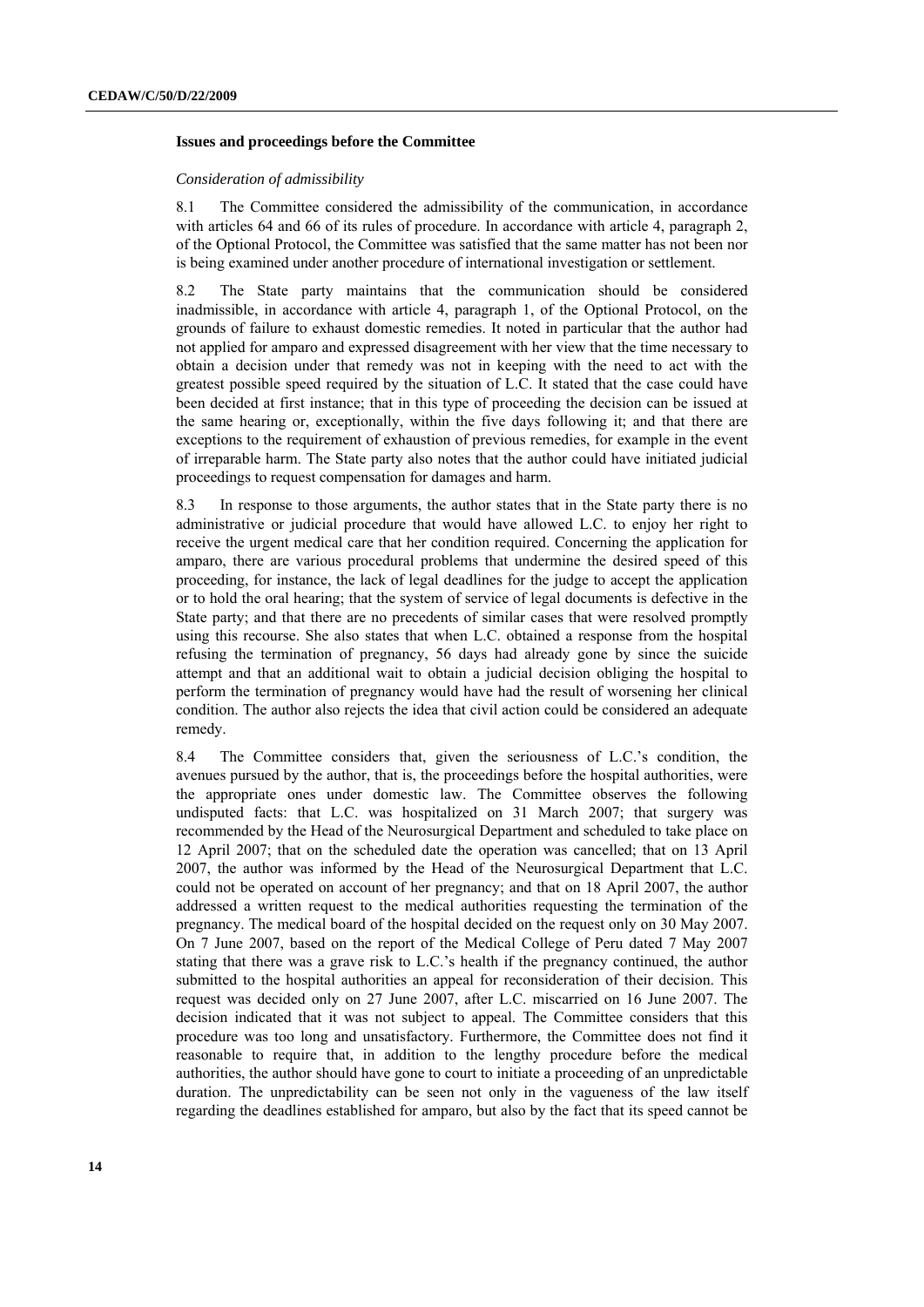<span id="page-14-0"></span>demonstrated based on judicial precedent, as evident from the information provided by the parties.<sup>[11](#page-14-0)</sup> The Committee considers that no appropriate legal procedure was available to the victim that would have allowed her access to a preventive, independent and enforceable decision. Consequently, the Committee concludes that the exception to the exhaustion of domestic remedies provided in article 4, paragraph 1, of the Optional Protocol, regarding the improbability that *amparo* would offer effective relief to the victim, is applicable in this case. In a similar manner, the Committee considers that civil action for compensation for damages and harm is also not a recourse that would offer the author an effective remedy, since in no case would it have been able to prevent or redress the irreparable harm to the health of L.C.

8.5 There being no other obstacles to admissibility, the Committee finds the communication admissible and shall proceed to consider it on the merits.

#### *Consideration on the merits*

8.6 The Committee has considered the present communication in the light of all the information made available by the parties, in accordance with article 7, paragraph 1, of the Optional Protocol.

8.7 The Committee recalls that L.C. became pregnant at the age of 13 years as a result of repeated sexual abuse and thereafter attempted suicide in the State party, where abortion on the grounds of rape or sexual abuse is not legally available. The Committee must decide if the refusal by the hospital to perform a therapeutic abortion on L.C. as provided under article 119 of the Penal Code, and the delayed scheduling of her operation on the spine gave rise to a violation of her rights under the Convention. The author invokes in particular articles 1, 2 (c) and (f), 3, 5, 12 and 16, paragraph 1 (e), of the Convention.

8.8 The Committee takes note of the State party's observation that the reason for the delay in the spinal surgery was not the pregnancy, but the existence of an infection in the area where the surgical incision should be made, as can be seen from the evaluation reports issued by the three meetings of the medical board, the first of which was held on 24 April 2007. However, the Committee also notes the author's assertion that the operation was initially scheduled for 12 April 2007, that the following day she was informed that the reason for the postponement was prevention of harm to the foetus and that the presence of an infection was noted for the first time only on 23 April 2007. The Committee considers that the State party has not disproved the author's allegations, therefore it starts from the assumption that there is a direct relationship between the withdrawal of the surgery, whose necessity cannot be questioned, and L.C.'s pregnancy.

8.9 The Committee will consider whether the facts, as established, constitute a violation of the rights of L.C. under articles 1, 2 (c) and (f), 3, 5, 12 and 16, paragraph 1 (e), of the Convention.

8.10 The author alleges that the facts constitute a violation of article 12 because the continuation of the pregnancy represented a threat to the physical and mental health of L.C. She also alleges a violation of article 5 because timely access to necessary medical treatment was made conditional on carrying to term an unwanted pregnancy, which fulfils the stereotype of placing L.C.'s reproductive function above her right to health, life and a life of dignity. Article 16, paragraph 1 (e), was also allegedly violated because she was deprived of her right to decide on the desired number of children.

<sup>&</sup>lt;sup>11</sup> See paragraph 5.3 above.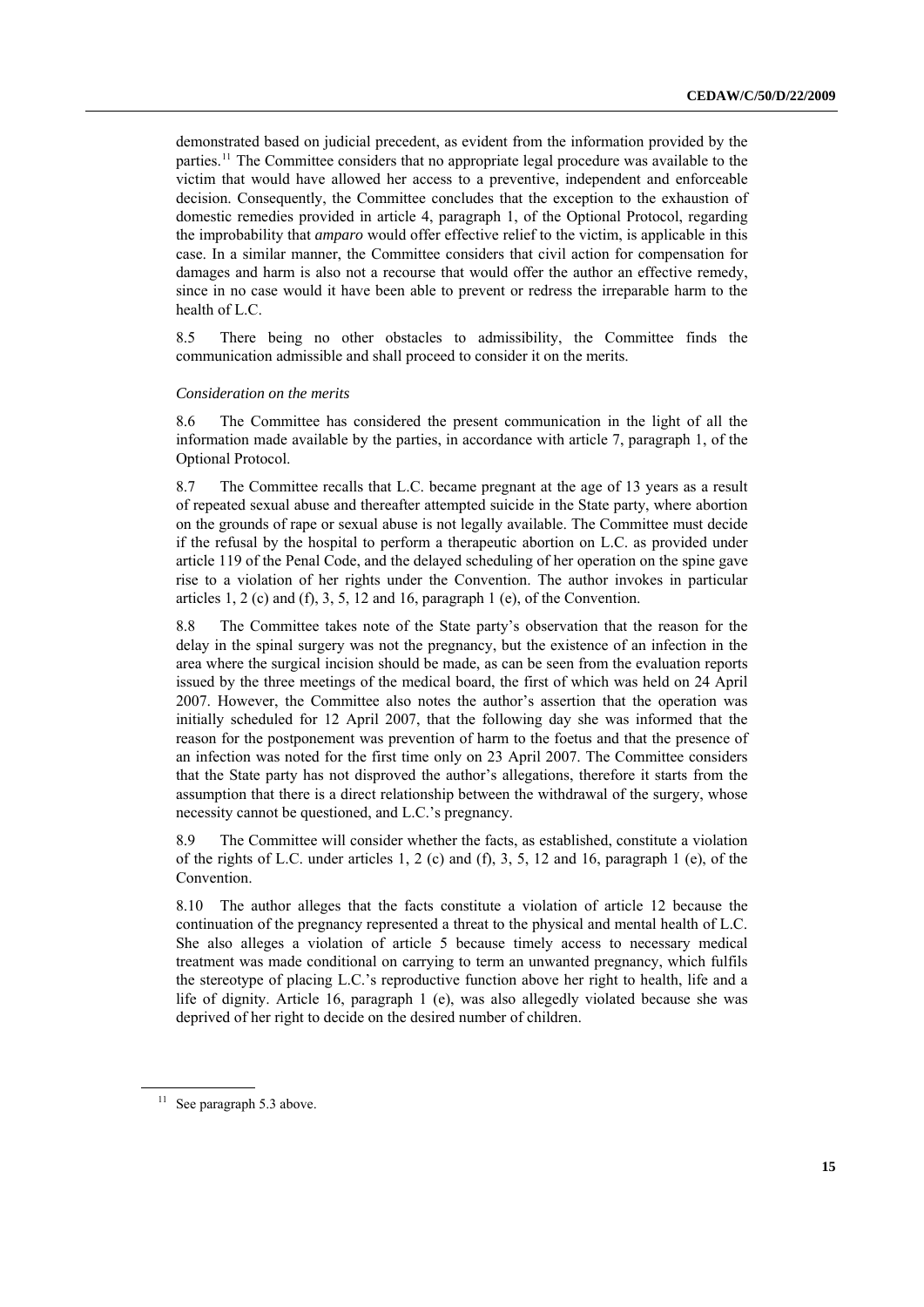8.11 The Committee recalls the obligation of the State party under article 12, to take all appropriate measures to eliminate discrimination against women in the field of health care in order to ensure, on a basis of equality of men and women, access to health-care services, including those related to family planning. It also recalls its general recommendation No. 24, which, as an authoritative interpretation tool in relation to article 12, states that "it is discriminatory for a State party to refuse to legally provide for the performance of certain reproductive health services for women" (para. 11). The recommendation also states that: "the duty of State parties to ensure, on a basis of equality between men and women, access to health-care services, information and education implies an obligation to respect, protect and fulfil women's rights to health care. States parties have the responsibility to ensure that legislation and executive action and policy comply with these three obligations. They must also put in place a system which ensures effective judicial action. Failure to do so will constitute a violation of article 12." (para. 13).

8.12 The Committee observes that the day after her admission to the hospital L.C. was diagnosed as risking permanent disability and a deterioration of cutaneous integrity due to physical immobility. Accordingly, the doctors scheduled surgery on her spine for 12 April 2007. On that date the author was informed by the hospital authorities that the surgery would be postponed, and the next day she was informed orally that the reason was potential harm to the foetus. Up to 12 April 2007, the hospital did not report that L.C. was suffering from infection, nor any other circumstance that would have prevented the surgery. Over the following days, the medical condition of L.C. worsened and her cutaneous integrity, mobility and anxiety state deteriorated, until the presence of an ulcer with infected skin was noted in the medical report of 23 April 2007. From the information contained in the file it is unquestionable that the surgery was necessary; that it should have been performed as early as possible as demonstrated by the fact that initially it had been scheduled for a few days after L.C.'s admission to the hospital; that after 12 April 2007 complications arose in L.C.'s medical condition that caused postponement of the operation, which was not done until 11 July 2007; and that the doctors considered the pregnancy to be "high risk, leading to elevated maternal morbidity".

8.13 The Committee notes that the Peruvian Health Act No. 26842 of 9 July 1997 repealed the procedure for therapeutic abortion and created a legal vacuum, since it does not provide for any procedure to request the therapeutic abortion allowed under article 119 of the Penal Code.

8.14 The Committee further notes that the reports of the medical board provided by the State party did not discuss the possible effects that the continuation of the pregnancy would have on the physical and mental health of the patient, despite the fact that, on the dates on which they were issued, the author's request for a therapeutic abortion under article 119 of the Penal Code was pending. Under this provision, therapeutic abortion is allowed to avoid serious and permanent harm to the health of the mother. Furthermore, the refusal to terminate the pregnancy by the doctors at the hospital contrasted with the opinion of the Medical College, which, on 7 May 2007, concluded that there were sufficient reasons to state that continuing the pregnancy would put the girl's physical and mental health at serious risk, and therefore a therapeutic abortion was justified. The Committee further notes that the medical board of the hospital denied the termination of pregnancy because it considered that the life of L.C. was not in danger, but did not address the damage to her health, including her mental health, a right which is protected under the Peruvian Constitution.

8.15 In view of the foregoing, the Committee considers that, owing to her condition as a pregnant woman, L.C. did not have access to an effective and accessible procedure allowing her to establish her entitlement to the medical services that her physical and mental condition required. Those services included both the spinal surgery and the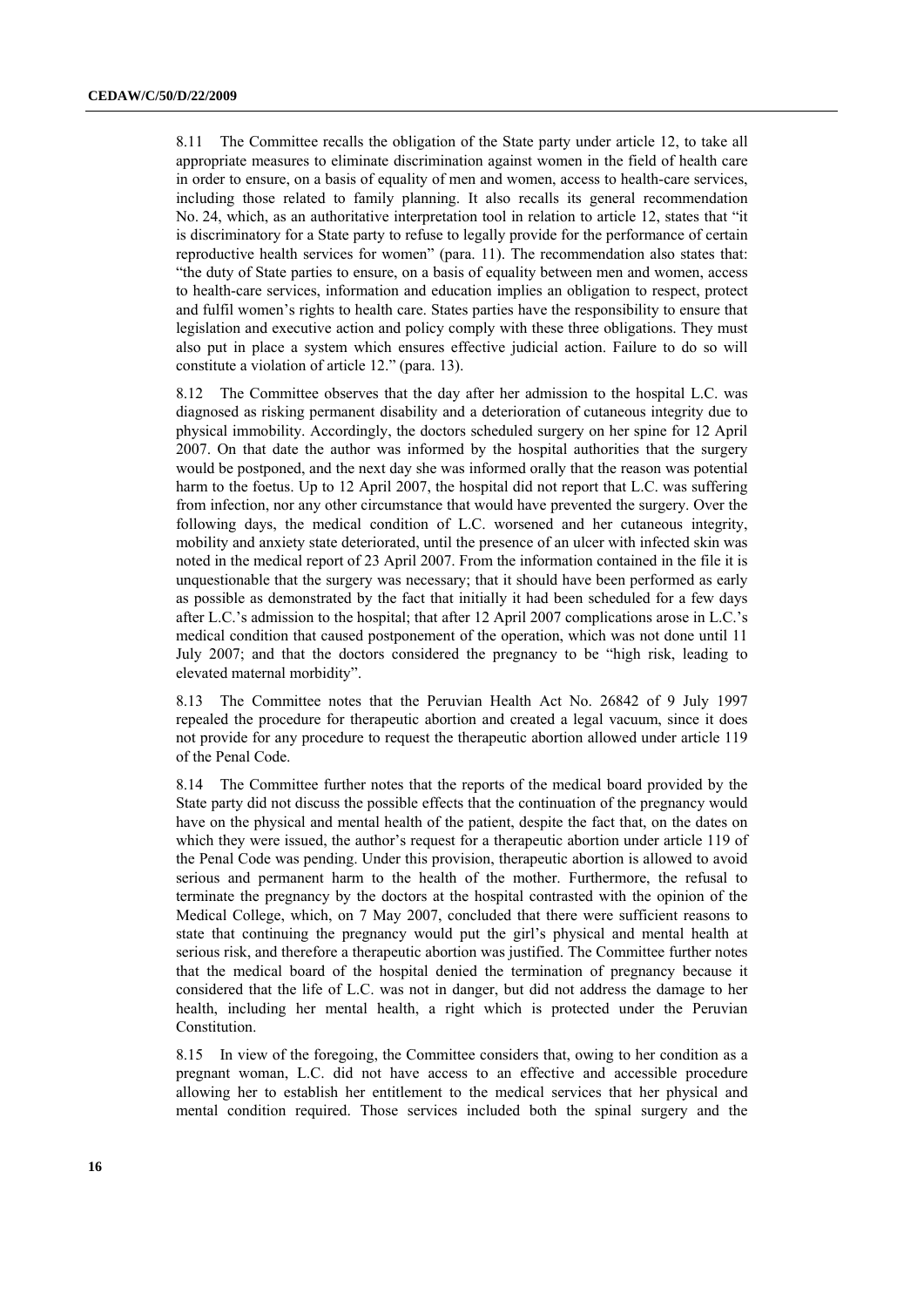<span id="page-16-0"></span>therapeutic abortion. This is even more serious considering that she was a minor and a victim of sexual abuse. The suicide attempt is a demonstration of the amount of mental suffering she had experienced as a result of the abuse. The Committee therefore considers that the facts as described constitute a violation of the rights of L.C. under article 12 of the Convention. The Committee also considers that the facts reveal a violation of article 5 of the Convention, as the decision to postpone the surgery due to the pregnancy was influenced by the stereotype that protection of the foetus should prevail over the health of the mother. Having reached this conclusion, the Committee does not consider it necessary to rule on the possible violation of article 16, paragraph 1 (e), of the Convention.

8.16 With regard to the allegations concerning the possible violation of articles 2 (c) and (f), the Committee recalls its jurisprudence, under which, although it recognizes that the Convention does not expressly refer to the right to a remedy, it considers that this right is implicit, in particular in article 2 (c), whereby States parties undertake to "establish legal protection of the rights of women on an equal basis with men and to ensure through competent national tribunals and other public institutions the effective protection of women against any act of discrimination".<sup>[12](#page-16-0)</sup> Furthermore, under article 2 (f), and in conjunction with article 3, the State party is obliged to take all appropriate measures, including legislation, to modify or abolish existing laws which constitute discrimination against women. The Committee observes that the hospital medical board delayed taking a decision on the request for an abortion submitted by the author for 42 days and the hospital director waited 20 days longer to respond to the request for reconsideration. Furthermore, as indicated earlier, the remedy of *amparo* did not constitute an effective legal remedy to protect the author's right to appropriate medical care. The Committee also notes the author's allegations concerning the absence of laws and regulations in the State party governing access to therapeutic abortion, resulting in a situation where each hospital determines arbitrarily, inter alia, what requirements are necessary, the procedure to be followed, the time frame for a decision and the importance to be placed on the views of the mother. These allegations have not been disproved by the State party.

8.17 The Committee considers that, since the State party has legalized therapeutic abortion, it must establish an appropriate legal framework that allows women to exercise their right to it under conditions that guarantee the necessary legal security, both for those who have recourse to abortion and for the health professionals who must perform it. It is essential for this legal framework to include a mechanism for rapid decision-making, with a view to limiting to the extent possible risks to the health of the pregnant mother, that her opinion be taken into account, that the decision be well-founded and that there be a right to appeal.<sup>13</sup> In the present case the Committee considers that L.C. could not benefit from a procedure for requesting a therapeutic abortion that met these criteria. In the light of the information contained in the file, the Committee believes, in particular, that the delay by the hospital authorities in deciding on the request had detrimental effects on her physical and mental health. Consequently, the Committee considers that an effective remedy was not available to L.C. and that the facts described give rise to a violation of article 2 (c) and (f) of the Convention.

8.18 The Committee notes that the failure of the State party to protect women's reproductive rights and establish legislation to recognize abortion on the grounds of sexual abuse and rape are facts that contributed to L.C.'s situation. The Committee also notes that the State party bears responsibility for the failure to recognize the risk of permanent disability for L.C., coupled with her pregnancy, as a serious physical and mental health risk,

<sup>&</sup>lt;sup>12</sup> See communication No. 18/2008, *Vertido v. Philippines*, Views adopted on 16 July 2010, para. 8.3. <br><sup>13</sup> Along those lines, see the judgment of the European Court of Human Rights in the case *Tysiac v*. *Poland*, paras. 116-118.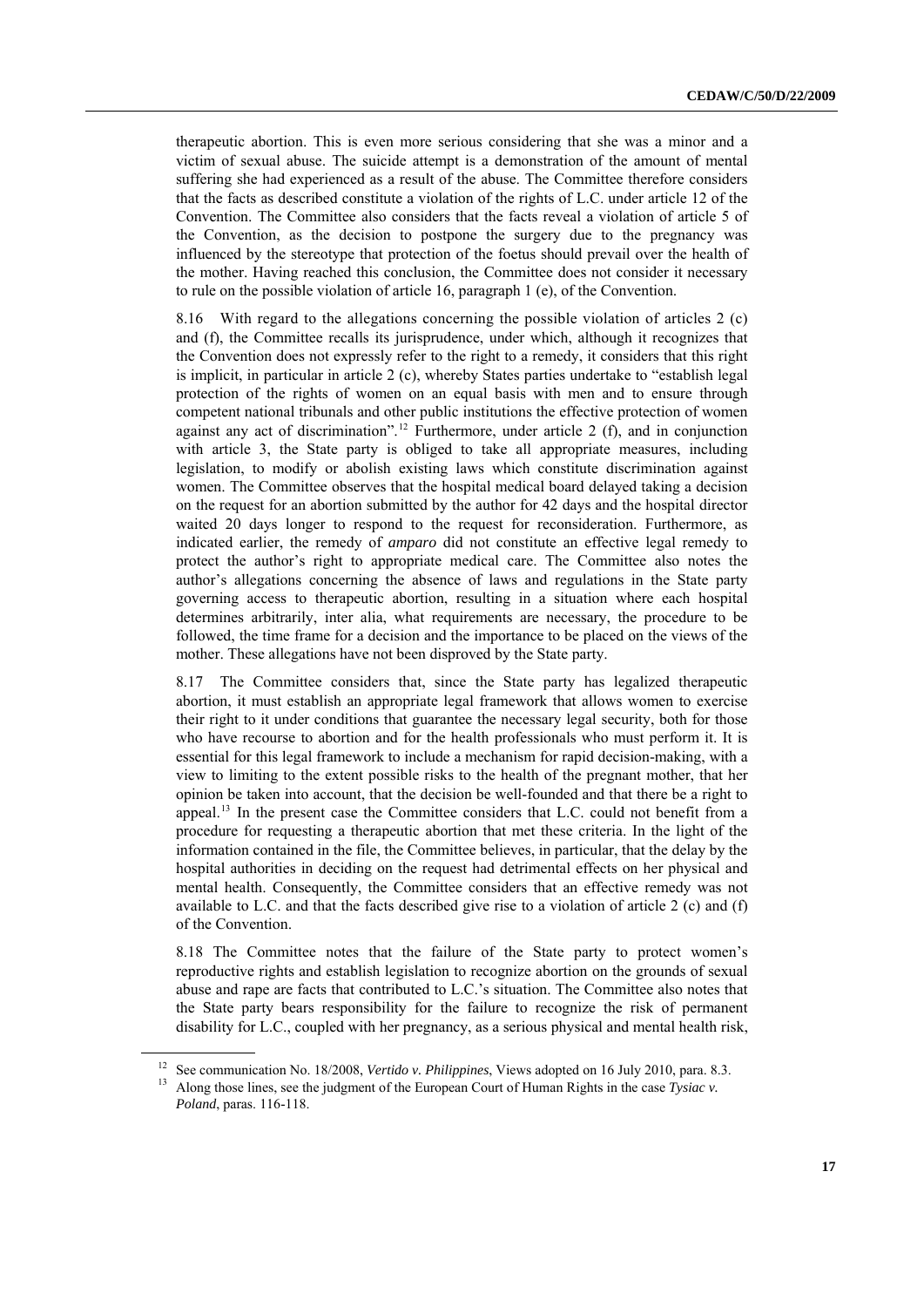and to provide her with appropriate medical services, namely a timely spinal surgery and a therapeutic abortion allowed in such cases under the Penal Code. L.C. has suffered considerable physical and mental pain. Her family has also suffered both moral and material damages. After she miscarried on 16 June 2007, she had the spinal surgery on 11 July 2007, almost three and a half months after the Head of the Neurosurgery Department had recommended emergency surgery. Although the medical reports noted that she needed intensive physical therapy and rehabilitation after the surgery, L.C. was only provided with the necessary physical rehabilitation and psychological/psychiatric help several months after the surgery, namely as from 10 December 2007. After spending two months in the National Rehabilitation Institute, due to lack of financial means, L.C. had to abandon the treatment. The Committee notes that L.C, a young girl of 16 (at the time of submission of the communication) is paralyzed from the neck down save for some partial movement in her hands. She is in a wheelchair and needs constant care. She cannot pursue her education and her family is also living in precarious conditions. Her mother (the author) who has to provide L.C. with constant care, cannot work. The cost of medicines and equipment required by L.C. has also placed a heavy undue financial burden on the family.

9. Acting under the provisions of article 7, paragraph 3, of the Optional Protocol, the Committee considers that the State party has not complied with its obligations and has therefore violated the rights of L.C. established in articles 2 (c) and (f), 3, 5 and 12, together with article 1, of the Convention. The Committee therefore makes the following recommendations to the State party.

#### Concerning L.C.

9.1 The State party should provide reparation that includes adequate compensation for material and moral damages and measures of rehabilitation, commensurate with the gravity of the violation of her rights and the condition of her health, in order to ensure that she enjoys the best possible quality of life.

#### General

9.2 The State party should:

Review its laws with a view to establish a mechanism for effective access to therapeutic abortion under conditions that protect women's physical and mental health and prevent further occurrences in the future of violations similar to the ones in the present case;

 (b) Take measures to ensure that the relevant provisions of the Convention and the Committee's general recommendation No. 24 with regard to reproductive rights are known and observed in all health-care facilities. Such measures should include education and training programmes to encourage health providers to change their attitudes and behaviour in relation to adolescent women seeking reproductive health services and respond to specific health needs related to sexual violence. They should also include guidelines or protocols to ensure health services are available and accessible in public facilities;

 (c) Review its legislation with a view to decriminalizing abortion when the pregnancy results from rape or sexual abuse.

9.3 The Committee reiterates the recommendation it made to the State party during the consideration of its sixth periodic report (CEDAW/C/PER/CO/6, para. 25), urging it to review its restrictive interpretation of therapeutic abortion in line with the Committee's general recommendation No. 24 and the Beijing Declaration and Platform for Action.

10. In accordance with article 7, paragraph 4, of the Optional Protocol, the State party shall give due consideration to the views of the Committee, together with its